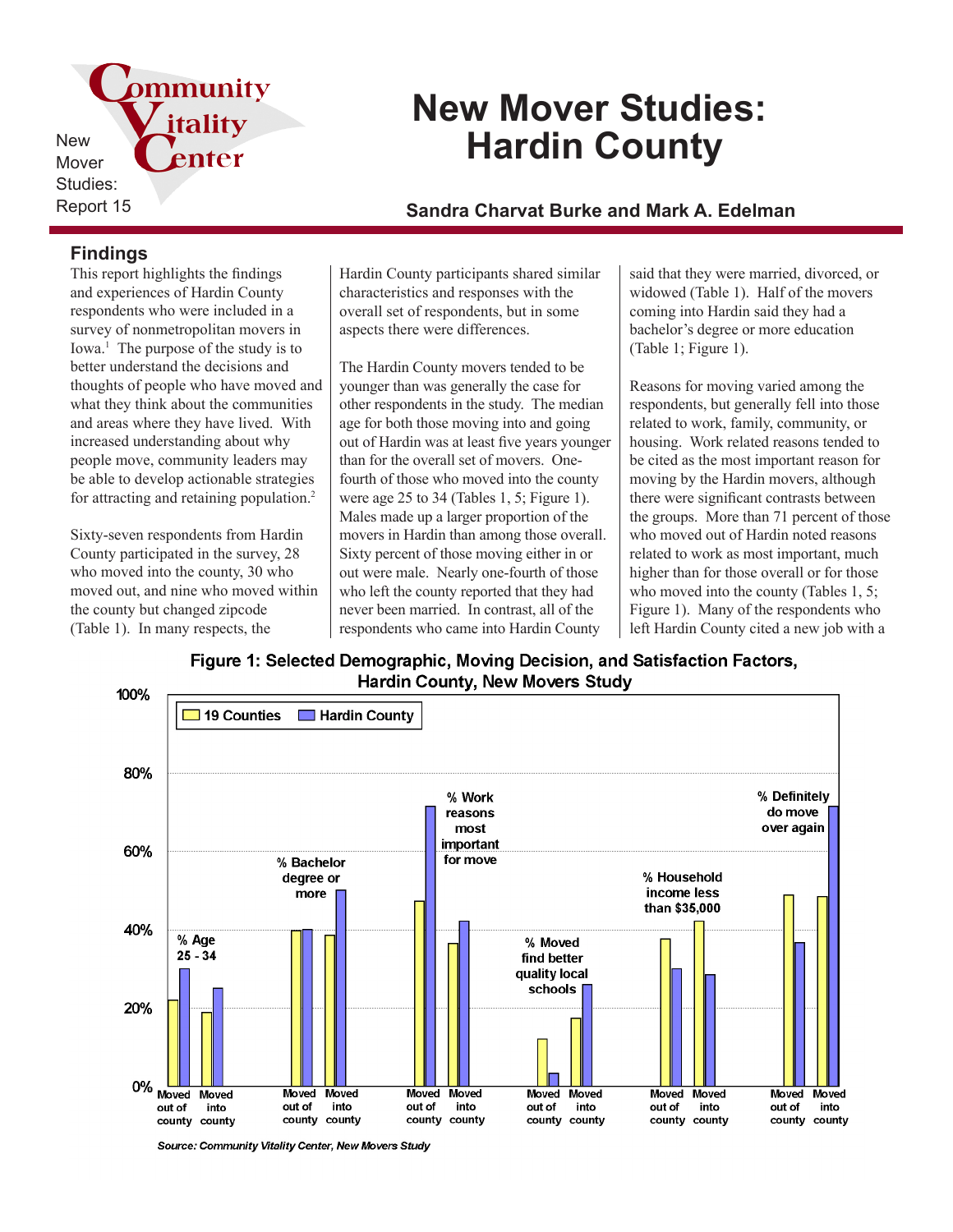| 0.0<br>$70.0\,$<br>$10.0$<br>30.0<br>0.0<br>$\%$<br>40.0<br>$\gtrsim$<br>20.0<br>$\%$<br>0.0<br>30.0<br>$\overline{4}$<br>42.9<br>40.0<br>21.4<br>0.0<br>$\overline{z}$<br>Another<br>In From<br><b>State</b><br>$\circ$<br>0.0<br>31.0<br>$\%$<br>0.0<br>$\%$<br>0.0<br>0.0<br>$\%$<br>0.0<br>$\circ$<br>$\%$<br>0.0<br>16.7<br>83.3<br>$\%$<br>16.7<br>50.0<br>83.3<br>0.0<br>83.3<br>16.7<br>16.7<br>16.7<br>16.7<br>16.7<br>Another<br>Out To<br>State<br>$\%$<br>18<br>$\%$<br>27.8<br>$\%$<br>0.0<br>27.8<br>5.6<br>$\%$<br>0.0<br>$\overline{24}$<br>50.0<br>4.2<br>41.5<br>$\%$<br>38.9<br>55.5<br>12.5<br>22.2<br>16.7<br>16.7<br>16.7<br>Different<br>$11.1\,$<br>61.1<br>66.7<br>In From<br>County<br>Iowa<br>38.0<br>$\%$<br>$\%$<br>36<br>$\%$<br>$\%$<br>0.0<br>25.0<br>$\%$<br>$\frac{8}{0.0}$<br>$\overline{c}$<br>33.3<br>54.2<br>45.8<br>17.4<br>4.2<br>33.3<br>69.4<br>4.2<br>52.2<br>$4.\overline{3}$<br>26.1<br>11.1<br>16.7<br>Different<br>Out To<br>County<br>Iowa<br>Number of reasons exceeds number of respondents because some respondents gave more than one reason.<br>$\sigma$<br>58.0<br>$\%$<br>$\%$<br>$0.0\,$<br>$0.0\,$<br>$\%$<br>Different<br>33.3<br>66.7<br>$\%$<br>22.2<br>44.4<br>$\%$<br>44.4<br>13<br>15.4<br>46.2<br>0.0<br>33.3<br>22.2<br>44.4<br>15.4<br>$\overline{111}$<br>11.1<br>11.1<br>23.1<br>Zipcode<br>County,<br>Within<br>$\%$<br>28<br>41.5<br>25.0<br>17.9<br>$\%$<br>$\%$<br>0.0<br>67.9<br>$\%$<br>0.0<br>25.0<br>$21.4$<br>$3.6$<br>38<br>$\%$<br>39.3<br>$21.4$<br>10.7<br>50.0<br>18.4<br>$13.2$<br>2.6<br>60.7<br>23.7<br>42.1<br>County<br>Moved<br>Into<br>37.0<br>30<br>$\%$<br>$\%$<br>30.0<br>$\%$<br>$\%$<br>58.6<br>13.8<br>0.0<br>$\%$<br>11.9<br>60.0<br>40.0<br>3.4<br>6.7<br>30.0<br>23.3<br>40.0<br>$3.\overline{3}$<br>42<br>71.4<br>14.3<br>2.4<br>$\overline{0.0}$<br>24.1<br>Out Of<br>County<br>Moved<br>$\frac{5}{6}$<br>$\%$<br>$\%$<br>67<br>41.0<br>$\%$<br>38.8<br>60.6<br>0.0<br>11.9<br>93<br>$\%$<br>17.2<br>25.4<br>13.4<br>61.2<br>13.6<br>19.4<br>23.9<br>44.8<br>51.6<br>16.7<br>$\overline{9}$ .<br>Total<br>% Some college or vocational training<br>% High school graduate or equivalent<br>Work, income, education, retirement<br>Highest level of education completed<br>% Less than high school graduate<br>Community, services, amenities<br>Most important reason for moving<br>% Bachelor degree or more<br>% Divorced or separated<br>Family, friends, health<br>Number of respondents<br>Selected age categories<br>% Associate degree<br>Number of reasons <sup>1</sup><br>Median age in years<br>% Age 70 or older<br>% Never married<br>% Age $25 - 34$<br>Type of reason<br>Marital status<br>% Widowed<br>% Married<br>% Female<br>Housing<br>% Male<br>Other<br>Gender |  |  | Type and Direction of Move |  |                 |
|-----------------------------------------------------------------------------------------------------------------------------------------------------------------------------------------------------------------------------------------------------------------------------------------------------------------------------------------------------------------------------------------------------------------------------------------------------------------------------------------------------------------------------------------------------------------------------------------------------------------------------------------------------------------------------------------------------------------------------------------------------------------------------------------------------------------------------------------------------------------------------------------------------------------------------------------------------------------------------------------------------------------------------------------------------------------------------------------------------------------------------------------------------------------------------------------------------------------------------------------------------------------------------------------------------------------------------------------------------------------------------------------------------------------------------------------------------------------------------------------------------------------------------------------------------------------------------------------------------------------------------------------------------------------------------------------------------------------------------------------------------------------------------------------------------------------------------------------------------------------------------------------------------------------------------------------------------------------------------------------------------------------------------------------------------------------------------------------------------------------------------------------------------------------------------------------------------------------------------------------------------------------------------------------------------------------------------------------------------------------------------------------------------------------------------------------------------------------------------------------------------------------------------------------------------------------------------------------------------------------------------------------------------------------------------------------------------------------------------------------------------------------------------------------|--|--|----------------------------|--|-----------------|
|                                                                                                                                                                                                                                                                                                                                                                                                                                                                                                                                                                                                                                                                                                                                                                                                                                                                                                                                                                                                                                                                                                                                                                                                                                                                                                                                                                                                                                                                                                                                                                                                                                                                                                                                                                                                                                                                                                                                                                                                                                                                                                                                                                                                                                                                                                                                                                                                                                                                                                                                                                                                                                                                                                                                                                                         |  |  |                            |  |                 |
|                                                                                                                                                                                                                                                                                                                                                                                                                                                                                                                                                                                                                                                                                                                                                                                                                                                                                                                                                                                                                                                                                                                                                                                                                                                                                                                                                                                                                                                                                                                                                                                                                                                                                                                                                                                                                                                                                                                                                                                                                                                                                                                                                                                                                                                                                                                                                                                                                                                                                                                                                                                                                                                                                                                                                                                         |  |  |                            |  | $\overline{10}$ |
|                                                                                                                                                                                                                                                                                                                                                                                                                                                                                                                                                                                                                                                                                                                                                                                                                                                                                                                                                                                                                                                                                                                                                                                                                                                                                                                                                                                                                                                                                                                                                                                                                                                                                                                                                                                                                                                                                                                                                                                                                                                                                                                                                                                                                                                                                                                                                                                                                                                                                                                                                                                                                                                                                                                                                                                         |  |  |                            |  | 41.5            |
|                                                                                                                                                                                                                                                                                                                                                                                                                                                                                                                                                                                                                                                                                                                                                                                                                                                                                                                                                                                                                                                                                                                                                                                                                                                                                                                                                                                                                                                                                                                                                                                                                                                                                                                                                                                                                                                                                                                                                                                                                                                                                                                                                                                                                                                                                                                                                                                                                                                                                                                                                                                                                                                                                                                                                                                         |  |  |                            |  | $\%$            |
|                                                                                                                                                                                                                                                                                                                                                                                                                                                                                                                                                                                                                                                                                                                                                                                                                                                                                                                                                                                                                                                                                                                                                                                                                                                                                                                                                                                                                                                                                                                                                                                                                                                                                                                                                                                                                                                                                                                                                                                                                                                                                                                                                                                                                                                                                                                                                                                                                                                                                                                                                                                                                                                                                                                                                                                         |  |  |                            |  | 20.0<br>30.0    |
|                                                                                                                                                                                                                                                                                                                                                                                                                                                                                                                                                                                                                                                                                                                                                                                                                                                                                                                                                                                                                                                                                                                                                                                                                                                                                                                                                                                                                                                                                                                                                                                                                                                                                                                                                                                                                                                                                                                                                                                                                                                                                                                                                                                                                                                                                                                                                                                                                                                                                                                                                                                                                                                                                                                                                                                         |  |  |                            |  | $\%$            |
|                                                                                                                                                                                                                                                                                                                                                                                                                                                                                                                                                                                                                                                                                                                                                                                                                                                                                                                                                                                                                                                                                                                                                                                                                                                                                                                                                                                                                                                                                                                                                                                                                                                                                                                                                                                                                                                                                                                                                                                                                                                                                                                                                                                                                                                                                                                                                                                                                                                                                                                                                                                                                                                                                                                                                                                         |  |  |                            |  | 60.0            |
|                                                                                                                                                                                                                                                                                                                                                                                                                                                                                                                                                                                                                                                                                                                                                                                                                                                                                                                                                                                                                                                                                                                                                                                                                                                                                                                                                                                                                                                                                                                                                                                                                                                                                                                                                                                                                                                                                                                                                                                                                                                                                                                                                                                                                                                                                                                                                                                                                                                                                                                                                                                                                                                                                                                                                                                         |  |  |                            |  |                 |
|                                                                                                                                                                                                                                                                                                                                                                                                                                                                                                                                                                                                                                                                                                                                                                                                                                                                                                                                                                                                                                                                                                                                                                                                                                                                                                                                                                                                                                                                                                                                                                                                                                                                                                                                                                                                                                                                                                                                                                                                                                                                                                                                                                                                                                                                                                                                                                                                                                                                                                                                                                                                                                                                                                                                                                                         |  |  |                            |  |                 |
|                                                                                                                                                                                                                                                                                                                                                                                                                                                                                                                                                                                                                                                                                                                                                                                                                                                                                                                                                                                                                                                                                                                                                                                                                                                                                                                                                                                                                                                                                                                                                                                                                                                                                                                                                                                                                                                                                                                                                                                                                                                                                                                                                                                                                                                                                                                                                                                                                                                                                                                                                                                                                                                                                                                                                                                         |  |  |                            |  |                 |
|                                                                                                                                                                                                                                                                                                                                                                                                                                                                                                                                                                                                                                                                                                                                                                                                                                                                                                                                                                                                                                                                                                                                                                                                                                                                                                                                                                                                                                                                                                                                                                                                                                                                                                                                                                                                                                                                                                                                                                                                                                                                                                                                                                                                                                                                                                                                                                                                                                                                                                                                                                                                                                                                                                                                                                                         |  |  |                            |  |                 |
|                                                                                                                                                                                                                                                                                                                                                                                                                                                                                                                                                                                                                                                                                                                                                                                                                                                                                                                                                                                                                                                                                                                                                                                                                                                                                                                                                                                                                                                                                                                                                                                                                                                                                                                                                                                                                                                                                                                                                                                                                                                                                                                                                                                                                                                                                                                                                                                                                                                                                                                                                                                                                                                                                                                                                                                         |  |  |                            |  |                 |
|                                                                                                                                                                                                                                                                                                                                                                                                                                                                                                                                                                                                                                                                                                                                                                                                                                                                                                                                                                                                                                                                                                                                                                                                                                                                                                                                                                                                                                                                                                                                                                                                                                                                                                                                                                                                                                                                                                                                                                                                                                                                                                                                                                                                                                                                                                                                                                                                                                                                                                                                                                                                                                                                                                                                                                                         |  |  |                            |  |                 |
|                                                                                                                                                                                                                                                                                                                                                                                                                                                                                                                                                                                                                                                                                                                                                                                                                                                                                                                                                                                                                                                                                                                                                                                                                                                                                                                                                                                                                                                                                                                                                                                                                                                                                                                                                                                                                                                                                                                                                                                                                                                                                                                                                                                                                                                                                                                                                                                                                                                                                                                                                                                                                                                                                                                                                                                         |  |  |                            |  |                 |
|                                                                                                                                                                                                                                                                                                                                                                                                                                                                                                                                                                                                                                                                                                                                                                                                                                                                                                                                                                                                                                                                                                                                                                                                                                                                                                                                                                                                                                                                                                                                                                                                                                                                                                                                                                                                                                                                                                                                                                                                                                                                                                                                                                                                                                                                                                                                                                                                                                                                                                                                                                                                                                                                                                                                                                                         |  |  |                            |  |                 |
|                                                                                                                                                                                                                                                                                                                                                                                                                                                                                                                                                                                                                                                                                                                                                                                                                                                                                                                                                                                                                                                                                                                                                                                                                                                                                                                                                                                                                                                                                                                                                                                                                                                                                                                                                                                                                                                                                                                                                                                                                                                                                                                                                                                                                                                                                                                                                                                                                                                                                                                                                                                                                                                                                                                                                                                         |  |  |                            |  |                 |
|                                                                                                                                                                                                                                                                                                                                                                                                                                                                                                                                                                                                                                                                                                                                                                                                                                                                                                                                                                                                                                                                                                                                                                                                                                                                                                                                                                                                                                                                                                                                                                                                                                                                                                                                                                                                                                                                                                                                                                                                                                                                                                                                                                                                                                                                                                                                                                                                                                                                                                                                                                                                                                                                                                                                                                                         |  |  |                            |  |                 |
|                                                                                                                                                                                                                                                                                                                                                                                                                                                                                                                                                                                                                                                                                                                                                                                                                                                                                                                                                                                                                                                                                                                                                                                                                                                                                                                                                                                                                                                                                                                                                                                                                                                                                                                                                                                                                                                                                                                                                                                                                                                                                                                                                                                                                                                                                                                                                                                                                                                                                                                                                                                                                                                                                                                                                                                         |  |  |                            |  |                 |
|                                                                                                                                                                                                                                                                                                                                                                                                                                                                                                                                                                                                                                                                                                                                                                                                                                                                                                                                                                                                                                                                                                                                                                                                                                                                                                                                                                                                                                                                                                                                                                                                                                                                                                                                                                                                                                                                                                                                                                                                                                                                                                                                                                                                                                                                                                                                                                                                                                                                                                                                                                                                                                                                                                                                                                                         |  |  |                            |  |                 |
|                                                                                                                                                                                                                                                                                                                                                                                                                                                                                                                                                                                                                                                                                                                                                                                                                                                                                                                                                                                                                                                                                                                                                                                                                                                                                                                                                                                                                                                                                                                                                                                                                                                                                                                                                                                                                                                                                                                                                                                                                                                                                                                                                                                                                                                                                                                                                                                                                                                                                                                                                                                                                                                                                                                                                                                         |  |  |                            |  | 28.6            |
|                                                                                                                                                                                                                                                                                                                                                                                                                                                                                                                                                                                                                                                                                                                                                                                                                                                                                                                                                                                                                                                                                                                                                                                                                                                                                                                                                                                                                                                                                                                                                                                                                                                                                                                                                                                                                                                                                                                                                                                                                                                                                                                                                                                                                                                                                                                                                                                                                                                                                                                                                                                                                                                                                                                                                                                         |  |  |                            |  |                 |
|                                                                                                                                                                                                                                                                                                                                                                                                                                                                                                                                                                                                                                                                                                                                                                                                                                                                                                                                                                                                                                                                                                                                                                                                                                                                                                                                                                                                                                                                                                                                                                                                                                                                                                                                                                                                                                                                                                                                                                                                                                                                                                                                                                                                                                                                                                                                                                                                                                                                                                                                                                                                                                                                                                                                                                                         |  |  |                            |  |                 |
|                                                                                                                                                                                                                                                                                                                                                                                                                                                                                                                                                                                                                                                                                                                                                                                                                                                                                                                                                                                                                                                                                                                                                                                                                                                                                                                                                                                                                                                                                                                                                                                                                                                                                                                                                                                                                                                                                                                                                                                                                                                                                                                                                                                                                                                                                                                                                                                                                                                                                                                                                                                                                                                                                                                                                                                         |  |  |                            |  |                 |
|                                                                                                                                                                                                                                                                                                                                                                                                                                                                                                                                                                                                                                                                                                                                                                                                                                                                                                                                                                                                                                                                                                                                                                                                                                                                                                                                                                                                                                                                                                                                                                                                                                                                                                                                                                                                                                                                                                                                                                                                                                                                                                                                                                                                                                                                                                                                                                                                                                                                                                                                                                                                                                                                                                                                                                                         |  |  |                            |  |                 |
|                                                                                                                                                                                                                                                                                                                                                                                                                                                                                                                                                                                                                                                                                                                                                                                                                                                                                                                                                                                                                                                                                                                                                                                                                                                                                                                                                                                                                                                                                                                                                                                                                                                                                                                                                                                                                                                                                                                                                                                                                                                                                                                                                                                                                                                                                                                                                                                                                                                                                                                                                                                                                                                                                                                                                                                         |  |  |                            |  |                 |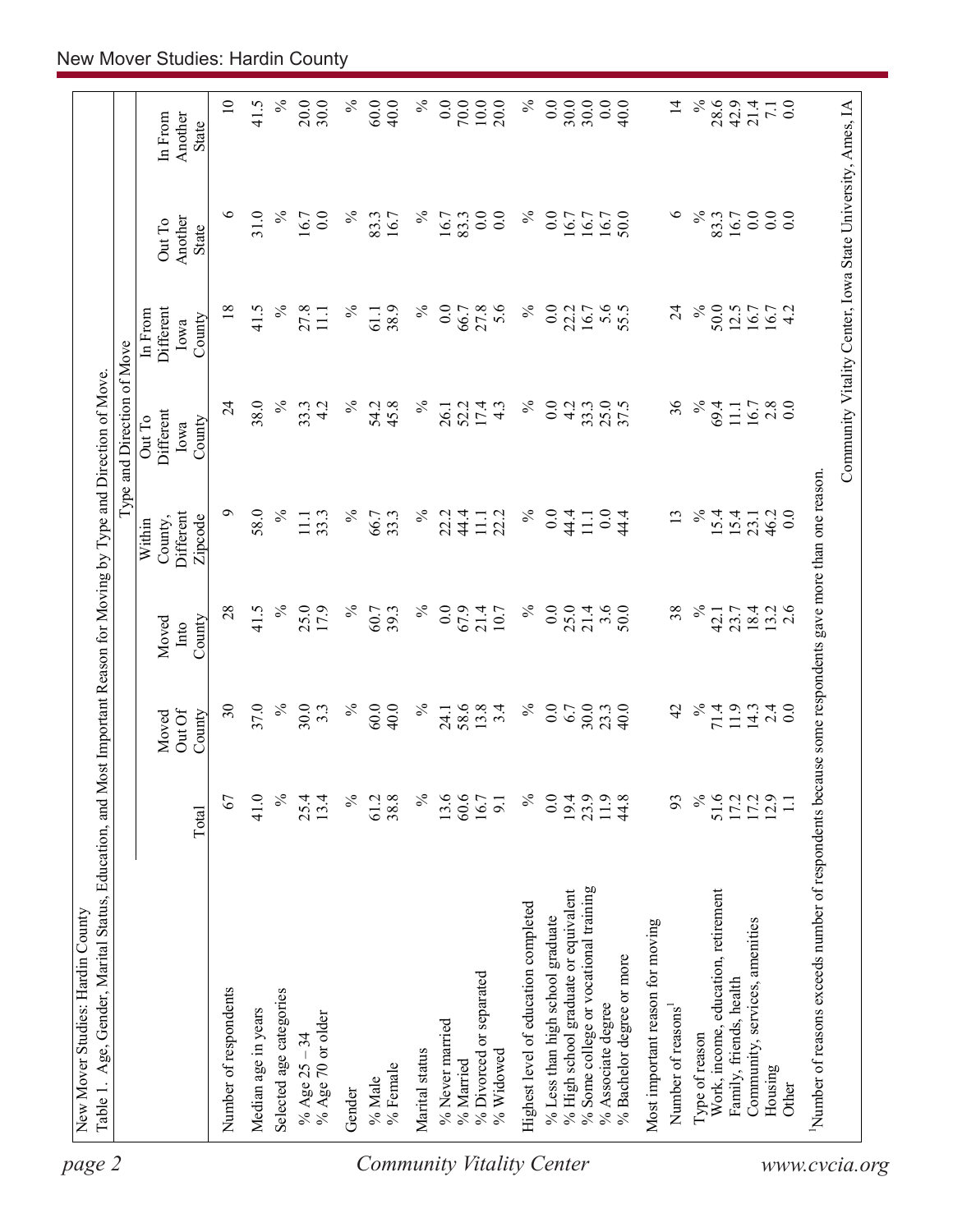|                                  | Factors in Moving Decision by Type and Direction of Move<br>New Mover Studies: Hardin County<br>Table 2. |                                            |                          |                    |                                | Type and Direction of Move  |                                                            |                   |                    |
|----------------------------------|----------------------------------------------------------------------------------------------------------|--------------------------------------------|--------------------------|--------------------|--------------------------------|-----------------------------|------------------------------------------------------------|-------------------|--------------------|
| www.cvcia.org                    |                                                                                                          |                                            | Out Of<br>Moved          | Moved<br>Into      | Different<br>County,<br>Within | Different<br>Out To<br>Iowa | Different<br>In From<br>Iowa                               | Another<br>Out To | Another<br>In From |
|                                  |                                                                                                          | Total                                      | County                   | County             | Zipcode                        | County                      | County                                                     | State             | State              |
|                                  | Number of respondents                                                                                    | 67                                         | $\overline{\mathcal{E}}$ | 28                 | ⌒                              | $\overline{24}$             | $\frac{8}{18}$                                             | ७                 | $\overline{10}$    |
|                                  | Factors in Moving Decision                                                                               | $\%$ Yes <sup>1</sup>                      | $%$ Yes                  | $%$ Yes            | $%$ Yes                        | $%$ Yes                     | $%$ Yes                                                    | $%$ Yes           | $%$ Yes            |
|                                  | Moved, commuted, same employer                                                                           | 14.5                                       |                          | 17.9               | 0.0                            | 18.2                        | 27.8                                                       | 0.0               | 0.0                |
|                                  | Job transfer by employer to location                                                                     | 4.8                                        | 15.4                     | 3.6                | 0.0                            | $\overline{9}$              | $\begin{matrix} 0.0 \\ 0.0 \end{matrix}$                   | 0.0               | 10.0               |
|                                  | Laid off from previous job                                                                               | 6.5                                        | $15.4$<br>42.9           |                    | $\overline{0.0}$               | 18.2                        |                                                            | 0.0               | 0.0                |
|                                  | New job with new employer                                                                                | 28.1                                       |                          | 21.4               | 0.0                            | 36.4                        | 22.2                                                       | 66.7              | 20.0               |
|                                  | Moved to look for new job or work                                                                        | 16.1                                       | 26.9                     | <b>7.1</b><br>17.9 | 12.5                           | 31.8                        | $5.6$<br>16.7                                              | $\ddot{0}$ .      | 10.0               |
|                                  | Retired from previous employment                                                                         | $11.1\,$                                   |                          |                    | 12.5                           | $\frac{4}{3}$               |                                                            | $\overline{0.0}$  | 20.0               |
|                                  | To be nearer parents                                                                                     |                                            | 17.2                     |                    | 25.0                           | 17.4                        | 27.8                                                       | 16.7              | 33.3               |
|                                  | To be nearer children                                                                                    | 23.4<br>17.9<br>17.5                       | $10.0$                   | 29.6<br>25.0       | 22.2                           | 12.5                        | 16.7                                                       | 0.0               | 40.0               |
|                                  | To live with spouse or partner                                                                           |                                            |                          | 11.5               | 25.0                           | 21.7                        | 16.7                                                       | 16.7              | 0.0                |
|                                  | To be nearer siblings, other relatives                                                                   | 30.3                                       | 20.7<br>17.2<br>31.0     | 39.3               | 44.4                           | 17.4                        | 33.3                                                       | 16.7              | 50.0               |
|                                  | To be nearer friends, acquaintances                                                                      | 32.8                                       |                          |                    | 37.5                           | 34.8                        | 22.2                                                       | 16.7              |                    |
|                                  | Change in marital status                                                                                 | $15.4$<br>3.1                              | 6.9                      | 33.3               | 22.2                           | 8.7                         | 16.7                                                       | $\overline{0.0}$  | 55.6               |
|                                  | Place easier find spouse or partner                                                                      |                                            | 6.9                      | 0.0                | 0.0                            | $4.\overline{3}$            | 0.0                                                        | 16.7              | 0.0                |
|                                  | Decline in health                                                                                        |                                            | 3.4                      | 14.8               | 22.2                           | $4.\overline{3}$<br>8.7     | 5.6                                                        | $\overline{0.0}$  | 33.3               |
| <b>Community Vitality Center</b> | l'ake care aging parents                                                                                 | $\begin{array}{c} 10.8 \\ 7.7 \end{array}$ |                          | $\overline{74}$    | $\Xi$                          |                             |                                                            | $\overline{0}$ .  |                    |
|                                  | Find less congested place to live                                                                        | 21.5                                       | 6.9                      | 37.0               | 22.2                           | 8.7                         | 38.9                                                       | 0.0               |                    |
|                                  | Find safer place to live                                                                                 | 26.2                                       | 10.3                     | 44.4               | 22.2                           | 13.0                        | 50.0                                                       | 0.0               | 33.3               |
|                                  | Live in desirable natural environment                                                                    | 36.4                                       | 26.7                     | 44.4               | 44.4                           | 25.0                        | 50.0                                                       | 33.3              | 33.3               |
|                                  | More outdoor recreation                                                                                  | $26.2$<br>$20.0$                           | 20.7                     | 29.6<br>14.8       | 33.3                           | 17.4                        | 33.3                                                       | 33.3              |                    |
|                                  | Find arts, entertainment, cultural                                                                       |                                            | 31.0                     |                    | 0.0                            | 26.1                        | 16.7                                                       | 50.0              | $\Xi$              |
|                                  | Find simpler pace of life                                                                                | 33.8                                       | $10.3$                   | 59.3<br>18.5       | 33.3                           | 13.0                        | 55.6                                                       | 0.0               | 66.7<br>22.2       |
|                                  | Find more exciting lifestyle                                                                             |                                            | 27.6<br>34.5             |                    |                                | 30.4                        | 16.7                                                       | 16.7              |                    |
|                                  | Live someplace new, have fresh start                                                                     | 40.0                                       |                          | 44.4               | 44.4                           | 34.8                        | 38.9                                                       | 33.3              | 55.6               |
|                                  | Lower cost of housing                                                                                    | 26.2                                       | 6.9                      | 44.4               | 33.3                           | 8.7                         | 50.0                                                       | 0.0               | 33.3               |
|                                  | Have lower taxes                                                                                         | 20.0                                       | $\ddot{3}$ .             | 40.7               | $\overline{111}$               | $4.\overline{3}$            | 44.4                                                       | 0.0               | 33.3               |
|                                  | Have better internet, tv, phone                                                                          |                                            |                          | $3.\overline{8}$   | 0.0                            | 8.7                         | 5.6                                                        | 16.7              | 0.0                |
|                                  | Find better quality local schools                                                                        | $633077$                                   | $\frac{0.3}{0.4}$        | 25.9               | 0.0                            | $4.\overline{3}$            | 22.2                                                       | 0.0               | 33.3               |
|                                  | Opportunities children to achieve                                                                        |                                            | 1724<br>1724             | 25.9               | $\overline{0.0}$               | 13.0                        | 27.8                                                       | 33.3              | 22.2               |
|                                  | Have more ethnic diversity                                                                               |                                            |                          | 11.1               | $\overline{0.0}$               | $21.7$<br>4.3               | $\overline{111}$                                           | 0.0               | $\Xi$              |
|                                  | Have less ethnic diversity                                                                               |                                            |                          |                    | 0.0                            |                             | $_{0.0}$                                                   | $_{0.0}$          | 22.2               |
| page 3                           | Respondents could respond "Yes" to more than one factor                                                  |                                            |                          |                    |                                |                             |                                                            |                   |                    |
|                                  |                                                                                                          |                                            |                          |                    |                                |                             |                                                            |                   |                    |
|                                  |                                                                                                          |                                            |                          |                    |                                |                             | Community Vitality Center, Iowa State University, Ames, IA |                   |                    |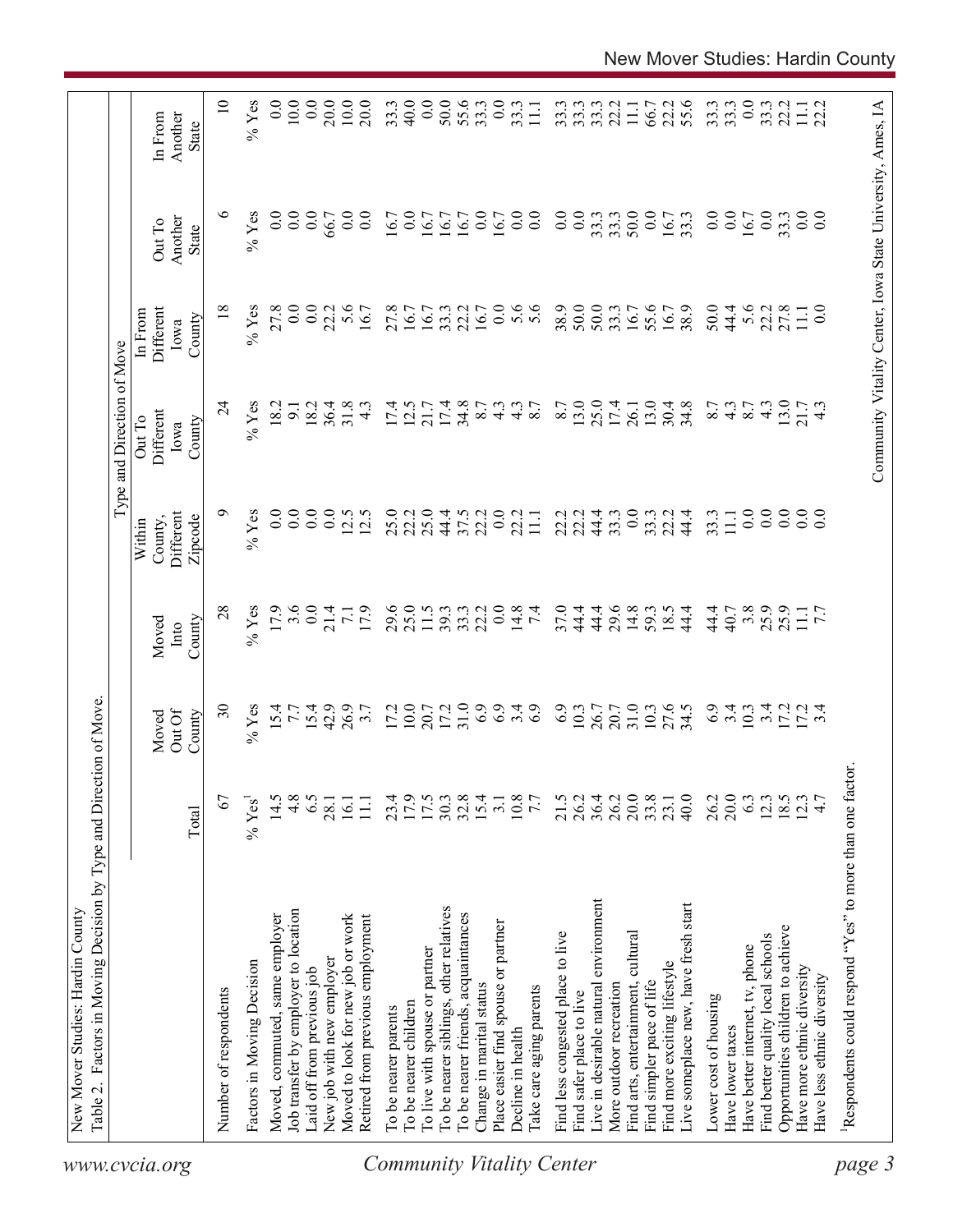| page 4                    | Table 3. Lived in Area Previously, Sources of Information, Ease of Finding Housing, and Household Income by Type and Direction of Move |                      |                           |                                              |                                           | Type and Direction of Move            |                                        |                                                            |                                    |
|---------------------------|----------------------------------------------------------------------------------------------------------------------------------------|----------------------|---------------------------|----------------------------------------------|-------------------------------------------|---------------------------------------|----------------------------------------|------------------------------------------------------------|------------------------------------|
|                           |                                                                                                                                        | Total                | Out Of<br>County<br>Moved | Moved<br>County<br>Into                      | Different<br>County,<br>Zipcode<br>Within | Different<br>Out To<br>County<br>Iowa | Different<br>In From<br>County<br>Iowa | Another<br>Out To<br>State                                 | Another<br>In From<br><b>State</b> |
|                           | Number of respondents                                                                                                                  | 67                   | $\overline{\mathcal{E}}$  | 28                                           | ∘                                         | $\overline{24}$                       | $\frac{8}{18}$                         | $\circ$                                                    | $\overline{10}$                    |
|                           | Previously had lived:                                                                                                                  | $%$ Yes              | $%$ Yes                   | $%$ Yes                                      | $\%$ Yes                                  | $%$ Yes                               | $\%$ Yes                               | $\%$ Yes                                                   | $\%$ Yes                           |
|                           |                                                                                                                                        |                      |                           |                                              |                                           |                                       |                                        |                                                            |                                    |
|                           | In current state                                                                                                                       | 81.3                 | 75.9                      | 81.5                                         | 100.0                                     | 91.3                                  | 94.1                                   | 16.7                                                       | 60.0                               |
|                           | In or near current city/town<br>In current county                                                                                      | 32.8<br>34.9         | 17.9<br>21.4              | 30.8<br>30.8                                 | 100.0<br>88.9                             | 18.2<br>22.7                          | 29.4<br>29.4                           | 16.7<br>16.7                                               | 33.3<br>33.3                       |
|                           | Used source of information for move                                                                                                    | $%$ Yes <sup>1</sup> | $%$ Yes                   | $%$ Yes                                      | $%$ Yes                                   | $%$ Yes                               | $\%$ Yes                               | $%$ Yes                                                    | $%$ Yes                            |
|                           |                                                                                                                                        |                      |                           |                                              |                                           |                                       |                                        |                                                            |                                    |
|                           | Internet                                                                                                                               | 29.9                 | 50.0                      | 17.9                                         | $\overline{0}$ .                          | 45.8                                  | 27.8                                   | 66.7                                                       | 0.0                                |
|                           | TV, magazines, newspapers                                                                                                              | 19.4                 | 30.0                      | 14.3                                         | 0.0                                       | 33.3                                  | 22.3                                   | 16.7                                                       | 0.0                                |
|                           | Current community resident                                                                                                             | 23.9                 | 23.3                      | 21.4                                         | 33.3                                      | 16.7                                  |                                        | 50.0                                                       | 0.0                                |
|                           | Employer or co-workers                                                                                                                 | 29.9                 | 40.0                      | $25.0$<br>$28.6$                             | $\Box$                                    | 37.5                                  | 22.2                                   | 50.0                                                       | 30.0                               |
|                           | Friends and acquaintances                                                                                                              | 40.3                 | 40.0                      |                                              | 77.8                                      | 37.5                                  | 27.8                                   | 50.0                                                       | 30.0                               |
|                           | Family                                                                                                                                 | 34.3                 | 23.3                      | 39.3                                         | 55.6                                      | 25.0                                  | 38.9                                   | 16.7                                                       | 40.0                               |
| Community Vitality Center | Travel or vacation to new location<br>Attended school or college there                                                                 | 10.4<br>9.0          | 10.0<br>13.3              | 14.3<br>$\overline{71}$                      | 0.0<br>0.0                                | 8.3<br>12.5                           | 5.6<br>$11.1\,$                        | 16.7<br>16.7                                               | 20.0<br>10.0                       |
|                           |                                                                                                                                        | $\%$                 | $\%$                      | $\%$                                         | $\%$                                      | $\%$                                  | $\%$                                   | $\%$                                                       | $\%$                               |
|                           | Ease of finding housing at new location                                                                                                |                      |                           |                                              |                                           |                                       |                                        |                                                            |                                    |
|                           | Very difficult (1)                                                                                                                     | $\overline{61}$      | 6.9                       | $\overline{7.1}$                             | 0.0                                       | 8.7                                   | 5.6                                    | 0.0                                                        | $10.0\,$                           |
|                           | Neither difficult or easy (3)<br>Somewhat difficult (2)                                                                                | 24.2<br>15.2         | 27.6<br>24.1              | 25.0<br>7.1                                  | $\Xi$<br>$\Xi$                            | 30.4<br>26.1                          | 33.3<br>$\Xi$                          | 16.7<br>16.7                                               | 10.0<br>0.0                        |
|                           | Somewhat easy (4)                                                                                                                      | 25.8                 | 20.7                      | 32.1                                         | 22.2                                      | 21.7                                  | 27.8                                   | 16.7                                                       | 40.0                               |
|                           | Very easy $(5)$                                                                                                                        | 28.8                 | 20.7                      | 28.6                                         | 55.6                                      | 13.0                                  | 22.2                                   | 50.0                                                       | 40.0                               |
|                           | 5<br>Average rating finding housing (1                                                                                                 | 3.47                 | 3.21                      | 3.50                                         | 4.22                                      | 3.00                                  | 3.28                                   | 4.00                                                       | 3.90                               |
|                           | Household income for 2004                                                                                                              | $\%$                 | $\%$                      | $\%$                                         | $\%$                                      | $\%$                                  | $\%$                                   | $\%$                                                       | $\%$                               |
|                           | Less than $$20,000$ $(1)$                                                                                                              | 12.1                 | 13.3                      | $\overline{71}$                              | 25.0                                      | 16.7                                  | 5.6                                    | $\overline{0.0}$                                           | 10.0                               |
|                           | $$20,000 - $34,999 (2)$                                                                                                                | 16.7                 | 16.7                      |                                              | 0.0                                       | 20.8                                  | 22.2                                   | 0.0                                                        | 20.0                               |
|                           | $$35,000 - $49,999(3)$                                                                                                                 | 22.7<br>21.2         | 16.7                      | $\frac{4}{21}$ $\frac{4}{21}$ $\frac{4}{21}$ | 50.0                                      | $12.5$<br>16.7                        | 22.2                                   | 33.3                                                       | $\frac{20.0}{30.0}$                |
|                           | $$50,000 - $69,999(4)$                                                                                                                 |                      | 16.7                      |                                              | 0.0                                       |                                       | 33.3                                   | 16.7                                                       |                                    |
|                           | $$70,000 - $99,999(5)$                                                                                                                 | 15.2                 | 20.0                      | 10.7                                         | 12.5                                      | 20.8                                  | 16.7                                   | 16.7                                                       | 0.0                                |
|                           | $\widehat{\circ}$<br>$$100,000 - $149,999$                                                                                             | 10.6                 | 16.7                      | 3.6                                          |                                           | 12.5                                  | 0.0                                    | 33.3                                                       | $10.0$                             |
|                           | \$150,000 or more (7)                                                                                                                  | 1.5                  | $\overline{0}$            | 3.6                                          | 0.0                                       | 0.0                                   | 0.0                                    | 0.0                                                        | 10.0                               |
|                           | Average income category $(1 - 7)$                                                                                                      | 3.48                 | 3.63                      | 3.43                                         | 3.12                                      | 3.42                                  | 3.33                                   | 4.50                                                       | 3.60                               |
| www.cvcia.org             | Respondents could respond "Yes" to more than one sour                                                                                  |                      | °C                        |                                              |                                           |                                       |                                        |                                                            |                                    |
|                           |                                                                                                                                        |                      |                           |                                              |                                           |                                       |                                        | Community Vitality Center, Iowa State University, Ames, IA |                                    |
|                           |                                                                                                                                        |                      |                           |                                              |                                           |                                       |                                        |                                                            |                                    |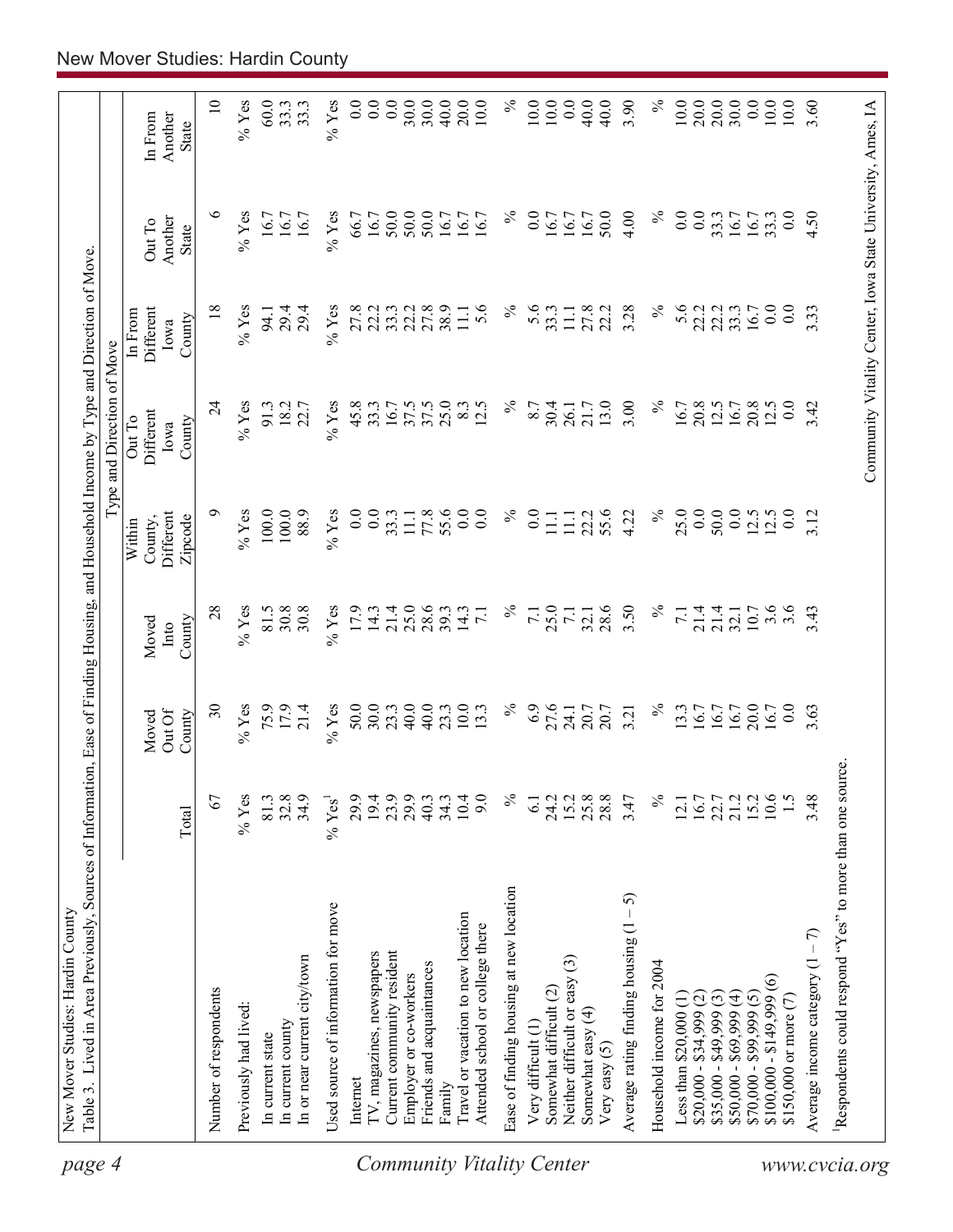| 60.0<br>3.80<br>80.0<br>Community Vitality Center, Iowa State University, Ames, IA<br>In From<br>Another<br>State<br>$\circ$<br>$\%$<br>$\%$<br>$\%$<br>$\%$<br>$\overline{0}$ .<br>50.0<br>4.00<br>0.0<br>50.0<br>0.0<br>3.50<br>16.7<br>0.0<br>$\overline{0.0}$<br>50.0<br>3.83<br>16.7<br>33.3<br>33.3<br>3.83<br>16.7<br>16.7<br>16.7<br>16.7<br>16.7<br>16.7<br>33.3<br>16.7<br>Another<br>Out To<br><b>State</b><br>$\%$<br>$\%$<br>17.6<br>0.0<br>$\%$<br>4.56<br>18<br>$\%$<br>38.9<br>27.8<br>$\overline{0}$ .<br>23.5<br>58.8<br>4.24<br>$\overline{0.0}$<br>0.0<br>27.8<br>Different<br>16.7<br>33.3<br>22.2<br>66.7<br>$\Xi$<br>$\Xi$<br>3.11<br>$\Xi$<br>11.1<br>3.61<br>$\overline{111}$<br>$\Xi$<br>In From<br>County<br>Iowa<br>$\%$<br>$\%$<br>4.08<br>$\overline{24}$<br>$\%$<br>3.25<br>$\%$<br>12.5<br>29.2<br>45.8<br>3.79<br>4.2<br>33.3<br>45.8<br>4.04<br>4.2<br>4.2<br>45.8<br>37.5<br>16.7<br>4.2<br>33.3<br>29.2<br>16.7<br>4.2<br>8.3<br>12.5<br>4.2<br>8.3<br>Different<br>Out To<br>County<br>Iowa<br>$\%$<br>$\%$<br>$\%$<br>0.0<br>$\%$<br>๑<br>0.0<br>44.4<br>0.0<br>0.0<br>$\overline{0.0}$<br>22.2<br>77.8<br>4.78<br>$\overline{0.0}$<br>0.0<br>Different<br>44.4<br>3.33<br>3.33<br>33.3<br>22.2<br>$\Xi$<br>22.2<br>22.2<br>$4\overline{4}$<br>$\overline{111}$<br>$\Xi$<br>11.1<br>66.7<br>County,<br>Zipcode<br>Within<br>$\%$<br>$\%$<br>$\%$<br>$14.8$<br>0.0<br>$\%$<br>28<br>7.4<br>4.07<br>$\overline{0.0}$<br>0.0<br>10.7<br>42.9<br>21.4<br>17.9<br>18.5<br>59.3<br>14.3<br>14.3<br>71.4<br>$\overline{71}$<br>3.21<br>$\overline{71}$<br>35.7<br>3.61<br>$\overline{7.1}$<br>32.1<br>4.61<br>County<br>Moved<br>Into<br>$\%$<br>30.0<br>3.40<br>$\%$<br>10.0<br>10.0<br>$\%$<br>$\%$<br>$\overline{\mathcal{E}}$<br>13.3<br>6.7<br>26.7<br>23.3<br>6.7<br>26.7<br>3.80<br>13.3<br>$3.\overline{3}$<br>33.3<br>$6.7$<br>$6.7$<br>$6.7$<br>$46.7$<br>46.7<br>6.7<br>43.3<br>3.93<br>36.7<br>4.03<br>Out Of<br>Moved<br>County<br>3.0<br>67<br>$\%$<br>9.0<br>26.9<br>$\%$<br>9.0<br>$16.4$<br>20.0<br>3.66<br>$\%$<br>1.5<br>25.8<br>54.5<br>$\%$<br>3.0<br>7.5<br>31.3<br>55.2<br>4.33<br>10.4<br>16.4<br>13.4<br>37.3<br>40.3<br>4.11<br>$\overline{61}$<br>12.1<br>3.31<br>Total<br>Current location income compared with<br>Average satisfaction previous $(1 - 5)$<br>ନ<br>Average comparison income $(1 - 5)$<br>Neither dissatisfied or satisfied (3)<br>Neither dissatisfied or satisfied (3)<br>Average satisfaction current $(1 - 5)$<br>Satisfaction with previous location<br>Average rating do move over $(1 -$<br>Satisfaction with current location<br>Significantly higher income (5)<br>Significantly lower income (1)<br>Somewhat higher income (4)<br>Somewhat lower income (2)<br>Would do move over again<br>Somewhat dissatisfied (2)<br>Somewhat dissatisfied (2)<br>previous location income<br>About same income (3)<br>Somewhat satisfied (4)<br>Somewhat satisfied (4)<br>Number of respondents<br>Very dissatisfied (1)<br>Very dissatisfied (1<br>Very satisfied (5)<br>Very satisfied (5)<br>Definitely yes (5)<br>Definitely not (1)<br>Probably yes (4)<br>Probably not (2)<br>Undecided (3)<br>www.cvcia.org |  |  |  | Type and Direction of Move |  |                 |
|---------------------------------------------------------------------------------------------------------------------------------------------------------------------------------------------------------------------------------------------------------------------------------------------------------------------------------------------------------------------------------------------------------------------------------------------------------------------------------------------------------------------------------------------------------------------------------------------------------------------------------------------------------------------------------------------------------------------------------------------------------------------------------------------------------------------------------------------------------------------------------------------------------------------------------------------------------------------------------------------------------------------------------------------------------------------------------------------------------------------------------------------------------------------------------------------------------------------------------------------------------------------------------------------------------------------------------------------------------------------------------------------------------------------------------------------------------------------------------------------------------------------------------------------------------------------------------------------------------------------------------------------------------------------------------------------------------------------------------------------------------------------------------------------------------------------------------------------------------------------------------------------------------------------------------------------------------------------------------------------------------------------------------------------------------------------------------------------------------------------------------------------------------------------------------------------------------------------------------------------------------------------------------------------------------------------------------------------------------------------------------------------------------------------------------------------------------------------------------------------------------------------------------------------------------------------------------------------------------------------------------------------------------------------------------------------------------------------------------------------------------------------------------------------------------------------------------------------------------------------------------------------------------------------------------------------------------------------------------------------------------------------------------------------------------------------------------------------------------------------------------------------------------------------------------------------|--|--|--|----------------------------|--|-----------------|
|                                                                                                                                                                                                                                                                                                                                                                                                                                                                                                                                                                                                                                                                                                                                                                                                                                                                                                                                                                                                                                                                                                                                                                                                                                                                                                                                                                                                                                                                                                                                                                                                                                                                                                                                                                                                                                                                                                                                                                                                                                                                                                                                                                                                                                                                                                                                                                                                                                                                                                                                                                                                                                                                                                                                                                                                                                                                                                                                                                                                                                                                                                                                                                                             |  |  |  |                            |  |                 |
|                                                                                                                                                                                                                                                                                                                                                                                                                                                                                                                                                                                                                                                                                                                                                                                                                                                                                                                                                                                                                                                                                                                                                                                                                                                                                                                                                                                                                                                                                                                                                                                                                                                                                                                                                                                                                                                                                                                                                                                                                                                                                                                                                                                                                                                                                                                                                                                                                                                                                                                                                                                                                                                                                                                                                                                                                                                                                                                                                                                                                                                                                                                                                                                             |  |  |  |                            |  | $\overline{10}$ |
|                                                                                                                                                                                                                                                                                                                                                                                                                                                                                                                                                                                                                                                                                                                                                                                                                                                                                                                                                                                                                                                                                                                                                                                                                                                                                                                                                                                                                                                                                                                                                                                                                                                                                                                                                                                                                                                                                                                                                                                                                                                                                                                                                                                                                                                                                                                                                                                                                                                                                                                                                                                                                                                                                                                                                                                                                                                                                                                                                                                                                                                                                                                                                                                             |  |  |  |                            |  | $\%$            |
| <b>Community Vitality Center</b>                                                                                                                                                                                                                                                                                                                                                                                                                                                                                                                                                                                                                                                                                                                                                                                                                                                                                                                                                                                                                                                                                                                                                                                                                                                                                                                                                                                                                                                                                                                                                                                                                                                                                                                                                                                                                                                                                                                                                                                                                                                                                                                                                                                                                                                                                                                                                                                                                                                                                                                                                                                                                                                                                                                                                                                                                                                                                                                                                                                                                                                                                                                                                            |  |  |  |                            |  |                 |
|                                                                                                                                                                                                                                                                                                                                                                                                                                                                                                                                                                                                                                                                                                                                                                                                                                                                                                                                                                                                                                                                                                                                                                                                                                                                                                                                                                                                                                                                                                                                                                                                                                                                                                                                                                                                                                                                                                                                                                                                                                                                                                                                                                                                                                                                                                                                                                                                                                                                                                                                                                                                                                                                                                                                                                                                                                                                                                                                                                                                                                                                                                                                                                                             |  |  |  |                            |  | 0.0             |
|                                                                                                                                                                                                                                                                                                                                                                                                                                                                                                                                                                                                                                                                                                                                                                                                                                                                                                                                                                                                                                                                                                                                                                                                                                                                                                                                                                                                                                                                                                                                                                                                                                                                                                                                                                                                                                                                                                                                                                                                                                                                                                                                                                                                                                                                                                                                                                                                                                                                                                                                                                                                                                                                                                                                                                                                                                                                                                                                                                                                                                                                                                                                                                                             |  |  |  |                            |  | $10.0\,$        |
|                                                                                                                                                                                                                                                                                                                                                                                                                                                                                                                                                                                                                                                                                                                                                                                                                                                                                                                                                                                                                                                                                                                                                                                                                                                                                                                                                                                                                                                                                                                                                                                                                                                                                                                                                                                                                                                                                                                                                                                                                                                                                                                                                                                                                                                                                                                                                                                                                                                                                                                                                                                                                                                                                                                                                                                                                                                                                                                                                                                                                                                                                                                                                                                             |  |  |  |                            |  | 60.0            |
|                                                                                                                                                                                                                                                                                                                                                                                                                                                                                                                                                                                                                                                                                                                                                                                                                                                                                                                                                                                                                                                                                                                                                                                                                                                                                                                                                                                                                                                                                                                                                                                                                                                                                                                                                                                                                                                                                                                                                                                                                                                                                                                                                                                                                                                                                                                                                                                                                                                                                                                                                                                                                                                                                                                                                                                                                                                                                                                                                                                                                                                                                                                                                                                             |  |  |  |                            |  | 10.0            |
|                                                                                                                                                                                                                                                                                                                                                                                                                                                                                                                                                                                                                                                                                                                                                                                                                                                                                                                                                                                                                                                                                                                                                                                                                                                                                                                                                                                                                                                                                                                                                                                                                                                                                                                                                                                                                                                                                                                                                                                                                                                                                                                                                                                                                                                                                                                                                                                                                                                                                                                                                                                                                                                                                                                                                                                                                                                                                                                                                                                                                                                                                                                                                                                             |  |  |  |                            |  | 20.0            |
|                                                                                                                                                                                                                                                                                                                                                                                                                                                                                                                                                                                                                                                                                                                                                                                                                                                                                                                                                                                                                                                                                                                                                                                                                                                                                                                                                                                                                                                                                                                                                                                                                                                                                                                                                                                                                                                                                                                                                                                                                                                                                                                                                                                                                                                                                                                                                                                                                                                                                                                                                                                                                                                                                                                                                                                                                                                                                                                                                                                                                                                                                                                                                                                             |  |  |  |                            |  | 3.40            |
|                                                                                                                                                                                                                                                                                                                                                                                                                                                                                                                                                                                                                                                                                                                                                                                                                                                                                                                                                                                                                                                                                                                                                                                                                                                                                                                                                                                                                                                                                                                                                                                                                                                                                                                                                                                                                                                                                                                                                                                                                                                                                                                                                                                                                                                                                                                                                                                                                                                                                                                                                                                                                                                                                                                                                                                                                                                                                                                                                                                                                                                                                                                                                                                             |  |  |  |                            |  | $\%$            |
|                                                                                                                                                                                                                                                                                                                                                                                                                                                                                                                                                                                                                                                                                                                                                                                                                                                                                                                                                                                                                                                                                                                                                                                                                                                                                                                                                                                                                                                                                                                                                                                                                                                                                                                                                                                                                                                                                                                                                                                                                                                                                                                                                                                                                                                                                                                                                                                                                                                                                                                                                                                                                                                                                                                                                                                                                                                                                                                                                                                                                                                                                                                                                                                             |  |  |  |                            |  | 30.0            |
|                                                                                                                                                                                                                                                                                                                                                                                                                                                                                                                                                                                                                                                                                                                                                                                                                                                                                                                                                                                                                                                                                                                                                                                                                                                                                                                                                                                                                                                                                                                                                                                                                                                                                                                                                                                                                                                                                                                                                                                                                                                                                                                                                                                                                                                                                                                                                                                                                                                                                                                                                                                                                                                                                                                                                                                                                                                                                                                                                                                                                                                                                                                                                                                             |  |  |  |                            |  | 0.0             |
|                                                                                                                                                                                                                                                                                                                                                                                                                                                                                                                                                                                                                                                                                                                                                                                                                                                                                                                                                                                                                                                                                                                                                                                                                                                                                                                                                                                                                                                                                                                                                                                                                                                                                                                                                                                                                                                                                                                                                                                                                                                                                                                                                                                                                                                                                                                                                                                                                                                                                                                                                                                                                                                                                                                                                                                                                                                                                                                                                                                                                                                                                                                                                                                             |  |  |  |                            |  | 0.0             |
|                                                                                                                                                                                                                                                                                                                                                                                                                                                                                                                                                                                                                                                                                                                                                                                                                                                                                                                                                                                                                                                                                                                                                                                                                                                                                                                                                                                                                                                                                                                                                                                                                                                                                                                                                                                                                                                                                                                                                                                                                                                                                                                                                                                                                                                                                                                                                                                                                                                                                                                                                                                                                                                                                                                                                                                                                                                                                                                                                                                                                                                                                                                                                                                             |  |  |  |                            |  | 20.0            |
|                                                                                                                                                                                                                                                                                                                                                                                                                                                                                                                                                                                                                                                                                                                                                                                                                                                                                                                                                                                                                                                                                                                                                                                                                                                                                                                                                                                                                                                                                                                                                                                                                                                                                                                                                                                                                                                                                                                                                                                                                                                                                                                                                                                                                                                                                                                                                                                                                                                                                                                                                                                                                                                                                                                                                                                                                                                                                                                                                                                                                                                                                                                                                                                             |  |  |  |                            |  | 50.0            |
|                                                                                                                                                                                                                                                                                                                                                                                                                                                                                                                                                                                                                                                                                                                                                                                                                                                                                                                                                                                                                                                                                                                                                                                                                                                                                                                                                                                                                                                                                                                                                                                                                                                                                                                                                                                                                                                                                                                                                                                                                                                                                                                                                                                                                                                                                                                                                                                                                                                                                                                                                                                                                                                                                                                                                                                                                                                                                                                                                                                                                                                                                                                                                                                             |  |  |  |                            |  | 3.60            |
|                                                                                                                                                                                                                                                                                                                                                                                                                                                                                                                                                                                                                                                                                                                                                                                                                                                                                                                                                                                                                                                                                                                                                                                                                                                                                                                                                                                                                                                                                                                                                                                                                                                                                                                                                                                                                                                                                                                                                                                                                                                                                                                                                                                                                                                                                                                                                                                                                                                                                                                                                                                                                                                                                                                                                                                                                                                                                                                                                                                                                                                                                                                                                                                             |  |  |  |                            |  | $\%$            |
|                                                                                                                                                                                                                                                                                                                                                                                                                                                                                                                                                                                                                                                                                                                                                                                                                                                                                                                                                                                                                                                                                                                                                                                                                                                                                                                                                                                                                                                                                                                                                                                                                                                                                                                                                                                                                                                                                                                                                                                                                                                                                                                                                                                                                                                                                                                                                                                                                                                                                                                                                                                                                                                                                                                                                                                                                                                                                                                                                                                                                                                                                                                                                                                             |  |  |  |                            |  | 20.0            |
|                                                                                                                                                                                                                                                                                                                                                                                                                                                                                                                                                                                                                                                                                                                                                                                                                                                                                                                                                                                                                                                                                                                                                                                                                                                                                                                                                                                                                                                                                                                                                                                                                                                                                                                                                                                                                                                                                                                                                                                                                                                                                                                                                                                                                                                                                                                                                                                                                                                                                                                                                                                                                                                                                                                                                                                                                                                                                                                                                                                                                                                                                                                                                                                             |  |  |  |                            |  | 10.0            |
|                                                                                                                                                                                                                                                                                                                                                                                                                                                                                                                                                                                                                                                                                                                                                                                                                                                                                                                                                                                                                                                                                                                                                                                                                                                                                                                                                                                                                                                                                                                                                                                                                                                                                                                                                                                                                                                                                                                                                                                                                                                                                                                                                                                                                                                                                                                                                                                                                                                                                                                                                                                                                                                                                                                                                                                                                                                                                                                                                                                                                                                                                                                                                                                             |  |  |  |                            |  | 0.0             |
|                                                                                                                                                                                                                                                                                                                                                                                                                                                                                                                                                                                                                                                                                                                                                                                                                                                                                                                                                                                                                                                                                                                                                                                                                                                                                                                                                                                                                                                                                                                                                                                                                                                                                                                                                                                                                                                                                                                                                                                                                                                                                                                                                                                                                                                                                                                                                                                                                                                                                                                                                                                                                                                                                                                                                                                                                                                                                                                                                                                                                                                                                                                                                                                             |  |  |  |                            |  | 10.0            |
|                                                                                                                                                                                                                                                                                                                                                                                                                                                                                                                                                                                                                                                                                                                                                                                                                                                                                                                                                                                                                                                                                                                                                                                                                                                                                                                                                                                                                                                                                                                                                                                                                                                                                                                                                                                                                                                                                                                                                                                                                                                                                                                                                                                                                                                                                                                                                                                                                                                                                                                                                                                                                                                                                                                                                                                                                                                                                                                                                                                                                                                                                                                                                                                             |  |  |  |                            |  |                 |
|                                                                                                                                                                                                                                                                                                                                                                                                                                                                                                                                                                                                                                                                                                                                                                                                                                                                                                                                                                                                                                                                                                                                                                                                                                                                                                                                                                                                                                                                                                                                                                                                                                                                                                                                                                                                                                                                                                                                                                                                                                                                                                                                                                                                                                                                                                                                                                                                                                                                                                                                                                                                                                                                                                                                                                                                                                                                                                                                                                                                                                                                                                                                                                                             |  |  |  |                            |  |                 |
|                                                                                                                                                                                                                                                                                                                                                                                                                                                                                                                                                                                                                                                                                                                                                                                                                                                                                                                                                                                                                                                                                                                                                                                                                                                                                                                                                                                                                                                                                                                                                                                                                                                                                                                                                                                                                                                                                                                                                                                                                                                                                                                                                                                                                                                                                                                                                                                                                                                                                                                                                                                                                                                                                                                                                                                                                                                                                                                                                                                                                                                                                                                                                                                             |  |  |  |                            |  | $\%$            |
|                                                                                                                                                                                                                                                                                                                                                                                                                                                                                                                                                                                                                                                                                                                                                                                                                                                                                                                                                                                                                                                                                                                                                                                                                                                                                                                                                                                                                                                                                                                                                                                                                                                                                                                                                                                                                                                                                                                                                                                                                                                                                                                                                                                                                                                                                                                                                                                                                                                                                                                                                                                                                                                                                                                                                                                                                                                                                                                                                                                                                                                                                                                                                                                             |  |  |  |                            |  | 0.0             |
|                                                                                                                                                                                                                                                                                                                                                                                                                                                                                                                                                                                                                                                                                                                                                                                                                                                                                                                                                                                                                                                                                                                                                                                                                                                                                                                                                                                                                                                                                                                                                                                                                                                                                                                                                                                                                                                                                                                                                                                                                                                                                                                                                                                                                                                                                                                                                                                                                                                                                                                                                                                                                                                                                                                                                                                                                                                                                                                                                                                                                                                                                                                                                                                             |  |  |  |                            |  | 0.0             |
|                                                                                                                                                                                                                                                                                                                                                                                                                                                                                                                                                                                                                                                                                                                                                                                                                                                                                                                                                                                                                                                                                                                                                                                                                                                                                                                                                                                                                                                                                                                                                                                                                                                                                                                                                                                                                                                                                                                                                                                                                                                                                                                                                                                                                                                                                                                                                                                                                                                                                                                                                                                                                                                                                                                                                                                                                                                                                                                                                                                                                                                                                                                                                                                             |  |  |  |                            |  | 10.0            |
| page 5                                                                                                                                                                                                                                                                                                                                                                                                                                                                                                                                                                                                                                                                                                                                                                                                                                                                                                                                                                                                                                                                                                                                                                                                                                                                                                                                                                                                                                                                                                                                                                                                                                                                                                                                                                                                                                                                                                                                                                                                                                                                                                                                                                                                                                                                                                                                                                                                                                                                                                                                                                                                                                                                                                                                                                                                                                                                                                                                                                                                                                                                                                                                                                                      |  |  |  |                            |  | 10.0            |
|                                                                                                                                                                                                                                                                                                                                                                                                                                                                                                                                                                                                                                                                                                                                                                                                                                                                                                                                                                                                                                                                                                                                                                                                                                                                                                                                                                                                                                                                                                                                                                                                                                                                                                                                                                                                                                                                                                                                                                                                                                                                                                                                                                                                                                                                                                                                                                                                                                                                                                                                                                                                                                                                                                                                                                                                                                                                                                                                                                                                                                                                                                                                                                                             |  |  |  |                            |  |                 |
|                                                                                                                                                                                                                                                                                                                                                                                                                                                                                                                                                                                                                                                                                                                                                                                                                                                                                                                                                                                                                                                                                                                                                                                                                                                                                                                                                                                                                                                                                                                                                                                                                                                                                                                                                                                                                                                                                                                                                                                                                                                                                                                                                                                                                                                                                                                                                                                                                                                                                                                                                                                                                                                                                                                                                                                                                                                                                                                                                                                                                                                                                                                                                                                             |  |  |  |                            |  | 4.70            |
|                                                                                                                                                                                                                                                                                                                                                                                                                                                                                                                                                                                                                                                                                                                                                                                                                                                                                                                                                                                                                                                                                                                                                                                                                                                                                                                                                                                                                                                                                                                                                                                                                                                                                                                                                                                                                                                                                                                                                                                                                                                                                                                                                                                                                                                                                                                                                                                                                                                                                                                                                                                                                                                                                                                                                                                                                                                                                                                                                                                                                                                                                                                                                                                             |  |  |  |                            |  |                 |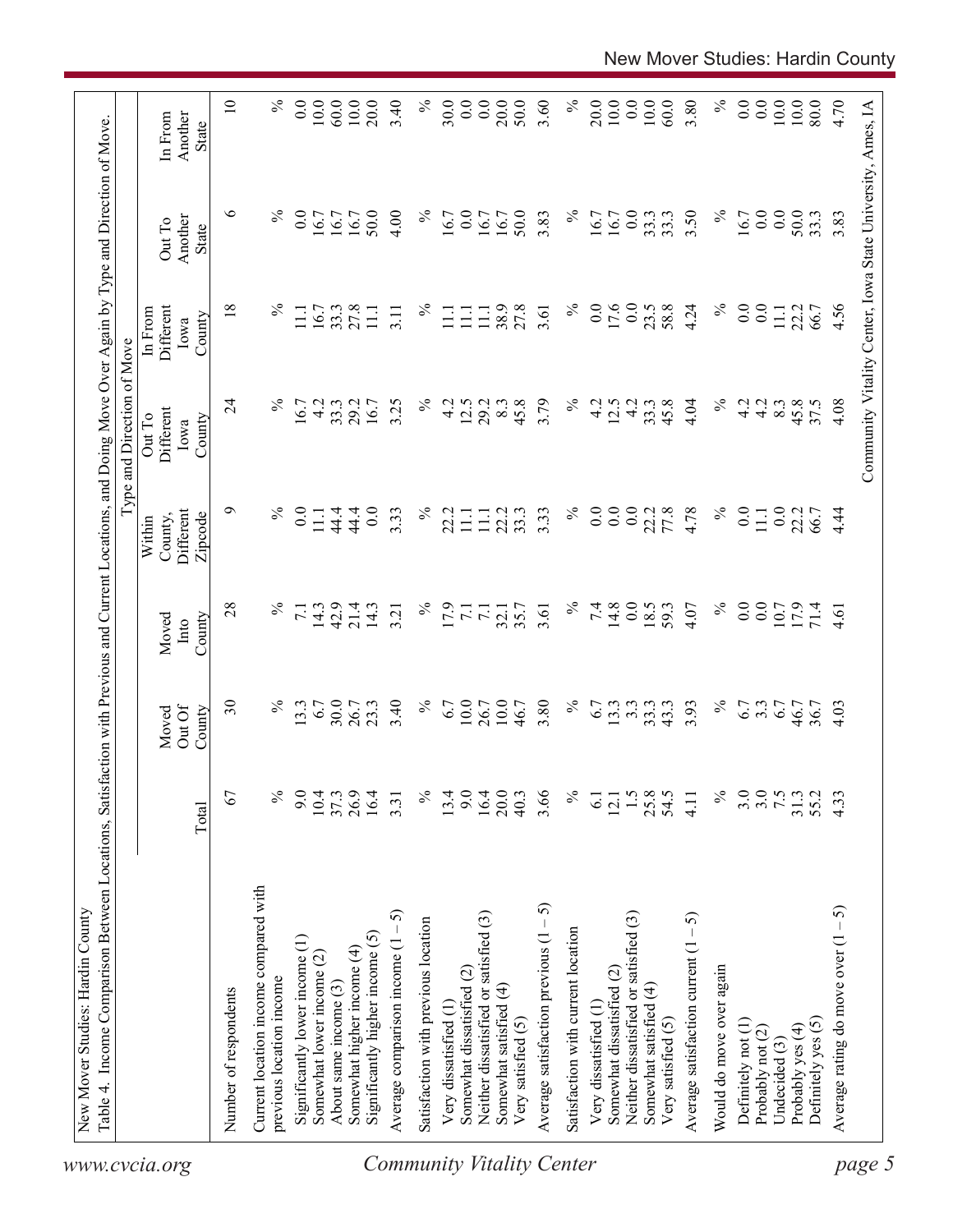| 159<br>53.5<br>$\%$<br>$\%$<br>5.0<br>14.6<br>31.6<br>$17.0\,$<br>$\%$<br>43.9<br>$\%$<br>14.5<br>12.0<br>40.5<br>210<br>℅<br>33.3<br>6.2<br>0.5<br>5.7<br>67.7<br>8.2<br>56.1<br>37.1<br>15.1<br>In From<br>Another<br>State<br>$\%$<br>$\%$<br>$7.\overline{6}$<br>8.4<br>$\%$<br>$11.0$ $\,$<br>$\%$<br>50.9<br>41.0<br>24.0<br>63.0<br>37.0<br>4.2<br>16.9<br>57.6<br>169<br>13.6<br>29.0<br>$4.7$<br>$1.8$<br>$\%$<br>19.3<br>64.7<br>10.2<br>121<br>9.1<br>Another<br>Out To<br><b>State</b><br>$\%$<br>12.6<br>$\%$<br>$17.0$<br>2.3<br>44.0<br>$\%$<br>53.9<br>$\%$<br>57.4<br>25.0<br>6.9<br>$\%$<br>$3.\overline{5}$<br>17.6<br>37.0<br>288<br>23.3<br>21.2<br>207<br>21.7<br>10.8<br>29.3<br>36.1<br><b>Different</b><br>46.1<br>12.7<br>In From<br>County<br>Iowa<br>$\%$<br>$\%$<br>206<br>43.0<br>$\%$<br>45.0<br>20.9<br>$\%$<br>54.6<br>13.8<br>16.8<br>$\%$<br>6.8<br>20.0<br>289<br>$\frac{20.8}{18.0}$<br>$13.8$<br>2.3<br>10.2<br>45.4<br>9.4<br>31.2<br>12.7<br>60.1<br>Different<br>Out To<br>County<br>Iowa<br>$\%$<br>45.0<br>$\%$<br>$\%$<br>25.0<br>$\%$<br>85<br>7.2<br>28.6<br>115<br>20.0<br>$\%$<br>54.8<br>45.2<br>9.5<br>29.8<br>13.9<br><b>Different</b><br>24.7<br>10.7<br>64.3<br>14.3<br>10.7<br>15.7<br>50.4<br>19.1<br>Zipcode<br>County,<br>Within<br>48.0<br>$\%$<br>61.9<br>$\%$<br>366<br>18.9<br>49.6<br>$\%$<br>8.6<br>20.5<br>$\%$<br>498<br>21.9<br>14.5<br>$\%$<br>50.4<br>38.5<br>36.5<br>27.5<br>12.4<br>1.6<br>16.3<br>30.3<br>10.7<br>9.1<br>$\overline{4}$ .<br>County<br>Moved<br>Into<br>$\%$<br>$\%$<br>$\%$<br>$\%$<br>42.0<br>22.0<br>$\%$<br>$15.8$<br>61.8<br>9.0<br>5.8<br>26.0<br>458<br>22.0<br>9.8<br>57.7<br>13.3<br>11.8<br>47.2<br>327<br>42.3<br>16.7<br>18.1<br>$10.5$<br>2.2<br>Out Of<br>County<br>Moved<br>$\frac{5}{6}$<br>$\%$<br>$\approx$<br>$22.3$<br>$22.0$<br>46.0<br>$\%$<br>54.5<br>$\%$<br>$10.6\,$<br>38.4<br>15.7<br>1.6<br>737<br>13.2<br>45.5<br>$12.0$<br>62.4<br>16.3<br>9.4<br>$17.3$<br>28.3<br>38.8<br>21.3<br>5.1<br>1,011<br>Total<br>% Some college or vocational training<br>% High school graduate or equivalent<br>Work, income, retirement, education<br>Highest level of education completed<br>% Less than high school graduate<br>Community, services, amenities<br>Most important reason for moving<br>% Bachelor degree or more<br>% Divorced or separated<br>Family, friends, health<br>Number of respondents<br>Selected age categories<br>% Associate degree<br>Number of reasons <sup>1</sup><br>Median age in years<br>% Age 70 or older<br>% Never married<br>Type of reason<br>% Age $25 - 34$<br>Marital status<br>% Widowed<br>% Married<br>% Female<br>Housing<br>% Male<br>Other<br>Gender | Community Vitality Center, Iowa State University, Ames, IA<br>Number of reasons exceeds number of respondents because some respondents gave more than one reason. |  |  | Type and Direction of Move |  |  |
|-------------------------------------------------------------------------------------------------------------------------------------------------------------------------------------------------------------------------------------------------------------------------------------------------------------------------------------------------------------------------------------------------------------------------------------------------------------------------------------------------------------------------------------------------------------------------------------------------------------------------------------------------------------------------------------------------------------------------------------------------------------------------------------------------------------------------------------------------------------------------------------------------------------------------------------------------------------------------------------------------------------------------------------------------------------------------------------------------------------------------------------------------------------------------------------------------------------------------------------------------------------------------------------------------------------------------------------------------------------------------------------------------------------------------------------------------------------------------------------------------------------------------------------------------------------------------------------------------------------------------------------------------------------------------------------------------------------------------------------------------------------------------------------------------------------------------------------------------------------------------------------------------------------------------------------------------------------------------------------------------------------------------------------------------------------------------------------------------------------------------------------------------------------------------------------------------------------------------------------------------------------------------------------------------------------------------------------------------------------------------------------------------------------------------------------------------------------------------------------------------------------------------------------------------------------------------------------------------------------------------------------------------------------------------------------------------------------|-------------------------------------------------------------------------------------------------------------------------------------------------------------------|--|--|----------------------------|--|--|
|                                                                                                                                                                                                                                                                                                                                                                                                                                                                                                                                                                                                                                                                                                                                                                                                                                                                                                                                                                                                                                                                                                                                                                                                                                                                                                                                                                                                                                                                                                                                                                                                                                                                                                                                                                                                                                                                                                                                                                                                                                                                                                                                                                                                                                                                                                                                                                                                                                                                                                                                                                                                                                                                                                             |                                                                                                                                                                   |  |  |                            |  |  |
|                                                                                                                                                                                                                                                                                                                                                                                                                                                                                                                                                                                                                                                                                                                                                                                                                                                                                                                                                                                                                                                                                                                                                                                                                                                                                                                                                                                                                                                                                                                                                                                                                                                                                                                                                                                                                                                                                                                                                                                                                                                                                                                                                                                                                                                                                                                                                                                                                                                                                                                                                                                                                                                                                                             |                                                                                                                                                                   |  |  |                            |  |  |
|                                                                                                                                                                                                                                                                                                                                                                                                                                                                                                                                                                                                                                                                                                                                                                                                                                                                                                                                                                                                                                                                                                                                                                                                                                                                                                                                                                                                                                                                                                                                                                                                                                                                                                                                                                                                                                                                                                                                                                                                                                                                                                                                                                                                                                                                                                                                                                                                                                                                                                                                                                                                                                                                                                             |                                                                                                                                                                   |  |  |                            |  |  |
|                                                                                                                                                                                                                                                                                                                                                                                                                                                                                                                                                                                                                                                                                                                                                                                                                                                                                                                                                                                                                                                                                                                                                                                                                                                                                                                                                                                                                                                                                                                                                                                                                                                                                                                                                                                                                                                                                                                                                                                                                                                                                                                                                                                                                                                                                                                                                                                                                                                                                                                                                                                                                                                                                                             |                                                                                                                                                                   |  |  |                            |  |  |
|                                                                                                                                                                                                                                                                                                                                                                                                                                                                                                                                                                                                                                                                                                                                                                                                                                                                                                                                                                                                                                                                                                                                                                                                                                                                                                                                                                                                                                                                                                                                                                                                                                                                                                                                                                                                                                                                                                                                                                                                                                                                                                                                                                                                                                                                                                                                                                                                                                                                                                                                                                                                                                                                                                             |                                                                                                                                                                   |  |  |                            |  |  |
|                                                                                                                                                                                                                                                                                                                                                                                                                                                                                                                                                                                                                                                                                                                                                                                                                                                                                                                                                                                                                                                                                                                                                                                                                                                                                                                                                                                                                                                                                                                                                                                                                                                                                                                                                                                                                                                                                                                                                                                                                                                                                                                                                                                                                                                                                                                                                                                                                                                                                                                                                                                                                                                                                                             |                                                                                                                                                                   |  |  |                            |  |  |
|                                                                                                                                                                                                                                                                                                                                                                                                                                                                                                                                                                                                                                                                                                                                                                                                                                                                                                                                                                                                                                                                                                                                                                                                                                                                                                                                                                                                                                                                                                                                                                                                                                                                                                                                                                                                                                                                                                                                                                                                                                                                                                                                                                                                                                                                                                                                                                                                                                                                                                                                                                                                                                                                                                             |                                                                                                                                                                   |  |  |                            |  |  |
|                                                                                                                                                                                                                                                                                                                                                                                                                                                                                                                                                                                                                                                                                                                                                                                                                                                                                                                                                                                                                                                                                                                                                                                                                                                                                                                                                                                                                                                                                                                                                                                                                                                                                                                                                                                                                                                                                                                                                                                                                                                                                                                                                                                                                                                                                                                                                                                                                                                                                                                                                                                                                                                                                                             |                                                                                                                                                                   |  |  |                            |  |  |
|                                                                                                                                                                                                                                                                                                                                                                                                                                                                                                                                                                                                                                                                                                                                                                                                                                                                                                                                                                                                                                                                                                                                                                                                                                                                                                                                                                                                                                                                                                                                                                                                                                                                                                                                                                                                                                                                                                                                                                                                                                                                                                                                                                                                                                                                                                                                                                                                                                                                                                                                                                                                                                                                                                             |                                                                                                                                                                   |  |  |                            |  |  |
|                                                                                                                                                                                                                                                                                                                                                                                                                                                                                                                                                                                                                                                                                                                                                                                                                                                                                                                                                                                                                                                                                                                                                                                                                                                                                                                                                                                                                                                                                                                                                                                                                                                                                                                                                                                                                                                                                                                                                                                                                                                                                                                                                                                                                                                                                                                                                                                                                                                                                                                                                                                                                                                                                                             |                                                                                                                                                                   |  |  |                            |  |  |
|                                                                                                                                                                                                                                                                                                                                                                                                                                                                                                                                                                                                                                                                                                                                                                                                                                                                                                                                                                                                                                                                                                                                                                                                                                                                                                                                                                                                                                                                                                                                                                                                                                                                                                                                                                                                                                                                                                                                                                                                                                                                                                                                                                                                                                                                                                                                                                                                                                                                                                                                                                                                                                                                                                             |                                                                                                                                                                   |  |  |                            |  |  |
|                                                                                                                                                                                                                                                                                                                                                                                                                                                                                                                                                                                                                                                                                                                                                                                                                                                                                                                                                                                                                                                                                                                                                                                                                                                                                                                                                                                                                                                                                                                                                                                                                                                                                                                                                                                                                                                                                                                                                                                                                                                                                                                                                                                                                                                                                                                                                                                                                                                                                                                                                                                                                                                                                                             |                                                                                                                                                                   |  |  |                            |  |  |
|                                                                                                                                                                                                                                                                                                                                                                                                                                                                                                                                                                                                                                                                                                                                                                                                                                                                                                                                                                                                                                                                                                                                                                                                                                                                                                                                                                                                                                                                                                                                                                                                                                                                                                                                                                                                                                                                                                                                                                                                                                                                                                                                                                                                                                                                                                                                                                                                                                                                                                                                                                                                                                                                                                             |                                                                                                                                                                   |  |  |                            |  |  |
|                                                                                                                                                                                                                                                                                                                                                                                                                                                                                                                                                                                                                                                                                                                                                                                                                                                                                                                                                                                                                                                                                                                                                                                                                                                                                                                                                                                                                                                                                                                                                                                                                                                                                                                                                                                                                                                                                                                                                                                                                                                                                                                                                                                                                                                                                                                                                                                                                                                                                                                                                                                                                                                                                                             |                                                                                                                                                                   |  |  |                            |  |  |
|                                                                                                                                                                                                                                                                                                                                                                                                                                                                                                                                                                                                                                                                                                                                                                                                                                                                                                                                                                                                                                                                                                                                                                                                                                                                                                                                                                                                                                                                                                                                                                                                                                                                                                                                                                                                                                                                                                                                                                                                                                                                                                                                                                                                                                                                                                                                                                                                                                                                                                                                                                                                                                                                                                             |                                                                                                                                                                   |  |  |                            |  |  |
|                                                                                                                                                                                                                                                                                                                                                                                                                                                                                                                                                                                                                                                                                                                                                                                                                                                                                                                                                                                                                                                                                                                                                                                                                                                                                                                                                                                                                                                                                                                                                                                                                                                                                                                                                                                                                                                                                                                                                                                                                                                                                                                                                                                                                                                                                                                                                                                                                                                                                                                                                                                                                                                                                                             |                                                                                                                                                                   |  |  |                            |  |  |
|                                                                                                                                                                                                                                                                                                                                                                                                                                                                                                                                                                                                                                                                                                                                                                                                                                                                                                                                                                                                                                                                                                                                                                                                                                                                                                                                                                                                                                                                                                                                                                                                                                                                                                                                                                                                                                                                                                                                                                                                                                                                                                                                                                                                                                                                                                                                                                                                                                                                                                                                                                                                                                                                                                             |                                                                                                                                                                   |  |  |                            |  |  |
|                                                                                                                                                                                                                                                                                                                                                                                                                                                                                                                                                                                                                                                                                                                                                                                                                                                                                                                                                                                                                                                                                                                                                                                                                                                                                                                                                                                                                                                                                                                                                                                                                                                                                                                                                                                                                                                                                                                                                                                                                                                                                                                                                                                                                                                                                                                                                                                                                                                                                                                                                                                                                                                                                                             |                                                                                                                                                                   |  |  |                            |  |  |
|                                                                                                                                                                                                                                                                                                                                                                                                                                                                                                                                                                                                                                                                                                                                                                                                                                                                                                                                                                                                                                                                                                                                                                                                                                                                                                                                                                                                                                                                                                                                                                                                                                                                                                                                                                                                                                                                                                                                                                                                                                                                                                                                                                                                                                                                                                                                                                                                                                                                                                                                                                                                                                                                                                             |                                                                                                                                                                   |  |  |                            |  |  |
|                                                                                                                                                                                                                                                                                                                                                                                                                                                                                                                                                                                                                                                                                                                                                                                                                                                                                                                                                                                                                                                                                                                                                                                                                                                                                                                                                                                                                                                                                                                                                                                                                                                                                                                                                                                                                                                                                                                                                                                                                                                                                                                                                                                                                                                                                                                                                                                                                                                                                                                                                                                                                                                                                                             |                                                                                                                                                                   |  |  |                            |  |  |
|                                                                                                                                                                                                                                                                                                                                                                                                                                                                                                                                                                                                                                                                                                                                                                                                                                                                                                                                                                                                                                                                                                                                                                                                                                                                                                                                                                                                                                                                                                                                                                                                                                                                                                                                                                                                                                                                                                                                                                                                                                                                                                                                                                                                                                                                                                                                                                                                                                                                                                                                                                                                                                                                                                             |                                                                                                                                                                   |  |  |                            |  |  |
|                                                                                                                                                                                                                                                                                                                                                                                                                                                                                                                                                                                                                                                                                                                                                                                                                                                                                                                                                                                                                                                                                                                                                                                                                                                                                                                                                                                                                                                                                                                                                                                                                                                                                                                                                                                                                                                                                                                                                                                                                                                                                                                                                                                                                                                                                                                                                                                                                                                                                                                                                                                                                                                                                                             |                                                                                                                                                                   |  |  |                            |  |  |
|                                                                                                                                                                                                                                                                                                                                                                                                                                                                                                                                                                                                                                                                                                                                                                                                                                                                                                                                                                                                                                                                                                                                                                                                                                                                                                                                                                                                                                                                                                                                                                                                                                                                                                                                                                                                                                                                                                                                                                                                                                                                                                                                                                                                                                                                                                                                                                                                                                                                                                                                                                                                                                                                                                             |                                                                                                                                                                   |  |  |                            |  |  |
|                                                                                                                                                                                                                                                                                                                                                                                                                                                                                                                                                                                                                                                                                                                                                                                                                                                                                                                                                                                                                                                                                                                                                                                                                                                                                                                                                                                                                                                                                                                                                                                                                                                                                                                                                                                                                                                                                                                                                                                                                                                                                                                                                                                                                                                                                                                                                                                                                                                                                                                                                                                                                                                                                                             |                                                                                                                                                                   |  |  |                            |  |  |
|                                                                                                                                                                                                                                                                                                                                                                                                                                                                                                                                                                                                                                                                                                                                                                                                                                                                                                                                                                                                                                                                                                                                                                                                                                                                                                                                                                                                                                                                                                                                                                                                                                                                                                                                                                                                                                                                                                                                                                                                                                                                                                                                                                                                                                                                                                                                                                                                                                                                                                                                                                                                                                                                                                             |                                                                                                                                                                   |  |  |                            |  |  |
|                                                                                                                                                                                                                                                                                                                                                                                                                                                                                                                                                                                                                                                                                                                                                                                                                                                                                                                                                                                                                                                                                                                                                                                                                                                                                                                                                                                                                                                                                                                                                                                                                                                                                                                                                                                                                                                                                                                                                                                                                                                                                                                                                                                                                                                                                                                                                                                                                                                                                                                                                                                                                                                                                                             |                                                                                                                                                                   |  |  |                            |  |  |
|                                                                                                                                                                                                                                                                                                                                                                                                                                                                                                                                                                                                                                                                                                                                                                                                                                                                                                                                                                                                                                                                                                                                                                                                                                                                                                                                                                                                                                                                                                                                                                                                                                                                                                                                                                                                                                                                                                                                                                                                                                                                                                                                                                                                                                                                                                                                                                                                                                                                                                                                                                                                                                                                                                             |                                                                                                                                                                   |  |  |                            |  |  |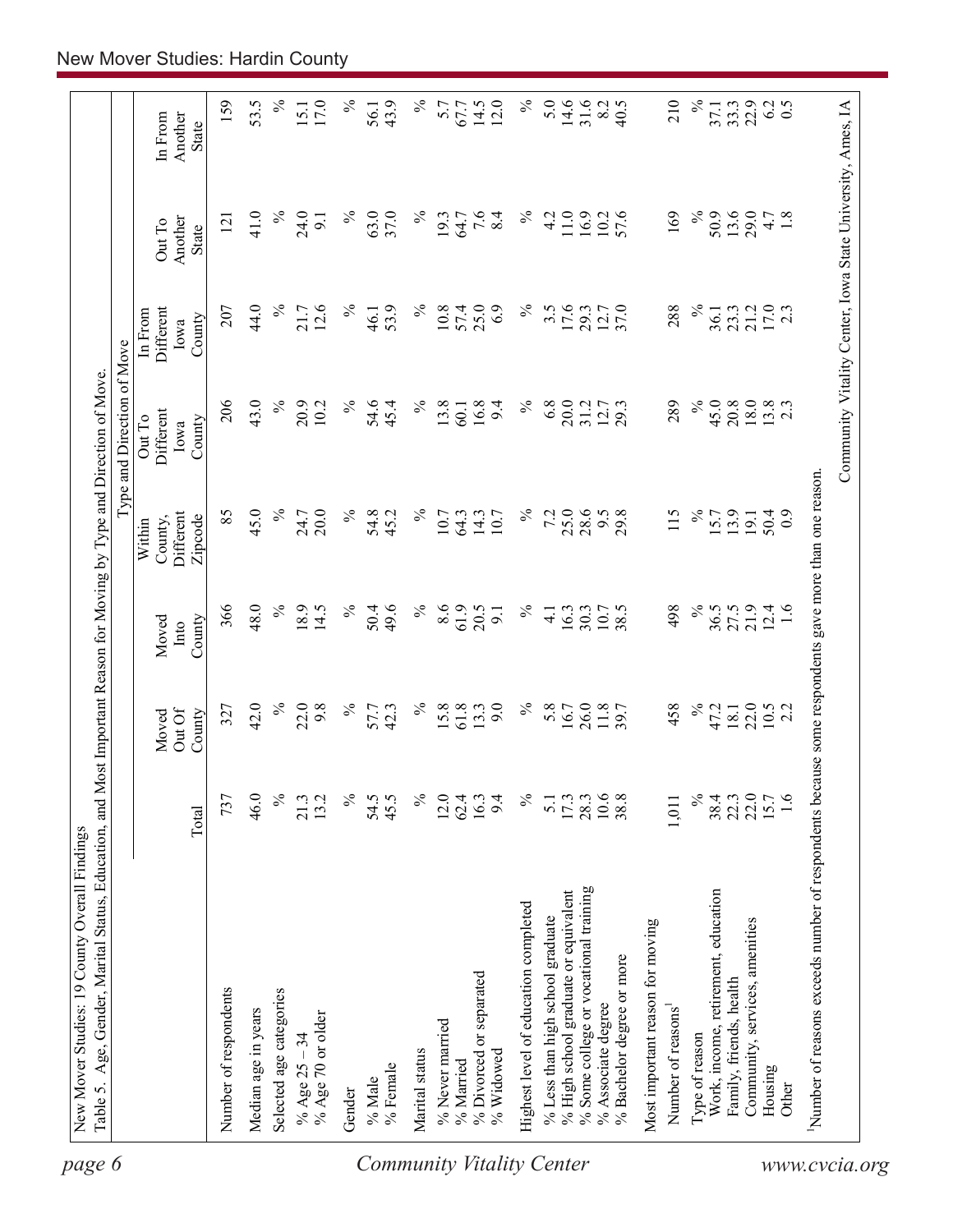|                                  | Table 6. Factors in Moving Decision by Type and Direction of Move. |                  |                           |                         |                                           | Type and Direction of Move            |                                        |                                                            |                                    |
|----------------------------------|--------------------------------------------------------------------|------------------|---------------------------|-------------------------|-------------------------------------------|---------------------------------------|----------------------------------------|------------------------------------------------------------|------------------------------------|
| www.cvcia.org                    |                                                                    | Total            | Out Of<br>County<br>Moved | County<br>Moved<br>Into | Different<br>Zipcode<br>County,<br>Within | Different<br>Out To<br>County<br>Iowa | Different<br>In From<br>County<br>Iowa | Another<br>Out To<br>State                                 | Another<br>In From<br><b>State</b> |
|                                  | Number of respondents                                              | 737              | 327                       | 366                     | 85                                        | 206                                   | 207                                    | $\overline{2}$                                             | 159                                |
|                                  | Factors in Moving Decision                                         | $\%$ Yes         | $%$ Yes                   | $%$ Yes                 | $%$ Yes                                   | $%$ Yes                               | $%$ Yes                                | $%$ Yes                                                    | $%$ Yes                            |
|                                  | Moved, commuted, same employer                                     | 14.2             | 12.6                      | 13.3                    | 28.8                                      | 16.7                                  | 18.8                                   | 5.5                                                        | 6.4                                |
|                                  | Job transfer by employer to location                               | 7.6              | 9.8                       | $\overline{7.1}$        |                                           | 7.8                                   | $\frac{0}{4}$                          | 13.4                                                       | 11.0                               |
|                                  | Laid off from previous job                                         | 4.9              | 7.9                       | 3.4                     | 0.0                                       | 8.3                                   | 3.1                                    | $\overline{71}$                                            | 3.9                                |
|                                  | New job with new employer                                          | 26.7             | $34.3$<br>19.4            | 24.7                    | 3.8                                       | 29.7                                  | 25.6                                   | 42.1                                                       | 23.5                               |
|                                  | Moved to look for new job or work                                  | 16.5             |                           | 15.9                    | 5.0                                       | 15.0                                  | 13.6                                   | 27.0                                                       | 18.8                               |
|                                  | Retired from previous employment                                   | 14.4             | $\Xi$                     | 16.9                    | 12.2                                      | 10.8                                  | 14.6                                   | 11.7                                                       | 19.9                               |
|                                  | To be nearer parents                                               | 23.7             | 21.0                      | 30.5                    |                                           | 19.7                                  | 30.2                                   | 23.1                                                       | 30.9                               |
|                                  | To be nearer children                                              | 20.1             | 21.3                      | 22.3                    | 7.5                                       | 24.4                                  | 19.7                                   | 16.0                                                       | 25.6                               |
|                                  | To live with spouse or partner                                     |                  | 15.5                      | 14.3                    | 16.5                                      | 17.6                                  | 19.0                                   | 12.0                                                       | 8.0                                |
|                                  | To be nearer siblings, other relatives                             | $15.0$<br>$30.5$ | 26.6                      | 38.4                    | $\Xi$                                     | 24.7                                  | 34.3                                   | 29.7                                                       | 43.6                               |
|                                  | To be nearer friends, acquaintances                                | 29.6             | 29.3                      | 32.6                    | 21.5                                      | 30.7                                  | 34.8                                   | 27.0                                                       | 29.6                               |
|                                  | Change in marital status                                           | 13.2             | 12.1                      | 13.3                    | 16.0                                      | 12.6                                  | 16.0                                   | $\overline{111}$                                           | 9.8                                |
|                                  | Place easier find spouse or partner                                | 7.9              | 12.7                      | $\frac{1}{4}$           | 3.7                                       | 9.6                                   |                                        | 17.9                                                       | 2.6                                |
|                                  | Decline in health                                                  | 10.4             | 7.6                       | 11.5                    | 12.3                                      | $\frac{6}{4}$ .5                      | 5.0000                                 | 6.0                                                        | 17.4                               |
| <b>Community Vitality Center</b> | Take care aging parents                                            | 5.9              | $\overline{51}$           | $\overline{7.6}$        | $\overline{12}$                           |                                       |                                        | 6.0                                                        | 10.4                               |
|                                  | Find less congested place to live                                  | 28.2             | 15.2                      | 39.2                    | 27.2                                      | 20.6                                  | 32.3                                   | 6.0                                                        | 48.1                               |
|                                  | Find safer place to live                                           | 26.1             | 15.9                      | 35.9                    | 18.5                                      | 21.3                                  | 30.0                                   | 6.8                                                        | 43.5                               |
|                                  | Live in desirable natural environment                              | 35.8             | 29.9                      | 43.5                    | 25.9                                      | 31.0                                  | 43.8                                   | 28.2                                                       | 43.1                               |
|                                  | More outdoor recreation                                            | 29.3             | 28.3                      | 31.7                    | 22.2                                      | 24.2                                  | 36.1                                   | 35.0                                                       | 26.0                               |
|                                  | Find arts, entertainment, cultural                                 | 23.7             | 36.1                      | 15.8                    | 6.2                                       | 28.1                                  | 16.9                                   | 49.6                                                       | 14.3                               |
|                                  | Find simpler pace of life                                          | $36.8$<br>$22.4$ | 25.2                      | 49.6                    | 24.7                                      | 30.0                                  | 44.8                                   | 16.9                                                       | 55.8                               |
|                                  | Find more exciting lifestyle                                       |                  | 31.3                      | 17.7                    | 8.6                                       | 25.0                                  | 21.4                                   | 41.9                                                       | 13.0                               |
|                                  | Live someplace new, have fresh start                               | 41.4             | 39.5                      | 43.2                    | 37.0                                      | 38.2                                  | 43.8                                   | 41.7                                                       | 42.5                               |
|                                  | Lower cost of housing                                              | 31.7             | 20.1                      | 41.5                    | 32.9                                      | 26.3                                  | 35.3                                   | 9.5                                                        | 49.4                               |
|                                  | Have lower taxes                                                   | 25.5             | 18.6                      | 34.0                    | 15.9                                      | 18.5                                  | 30.3                                   | 19.0                                                       | 38.8                               |
|                                  | Have better internet, tv, phone                                    | 8.3              | 12.4                      | 6.2                     | 1.2                                       | 11.6                                  | $8.\overline{5}$                       | 13.8                                                       | $3.\overline{3}$                   |
|                                  | Find better quality local schools                                  | 14.0             | 12.1                      | 17.3                    | 8.6                                       | 13.7                                  | 16.6                                   | 94                                                         | 18.2                               |
|                                  | Opportunities children to achieve                                  | 193              | 20.7                      | 19.2                    | 14.8                                      | 20.8                                  | 19.0                                   | 20.5                                                       | 19.5                               |
|                                  | Have more ethnic diversity                                         | 10.3             | $16.9$<br>2.6             | 5.9                     |                                           | 9.6                                   | 7.0                                    | 29.3                                                       |                                    |
|                                  | Have less ethnic diversity                                         | $\frac{4}{4}$    |                           |                         | $\frac{1}{3}$ .7                          |                                       | $\frac{1}{4}$                          |                                                            | $4.6$<br>9.2                       |
| page                             | Respondents could respond "Yes" to more than one factor            |                  |                           |                         |                                           |                                       |                                        |                                                            |                                    |
|                                  |                                                                    |                  |                           |                         |                                           |                                       |                                        |                                                            |                                    |
|                                  |                                                                    |                  |                           |                         |                                           |                                       |                                        | Community Vitality Center, Iowa State University, Ames, IA |                                    |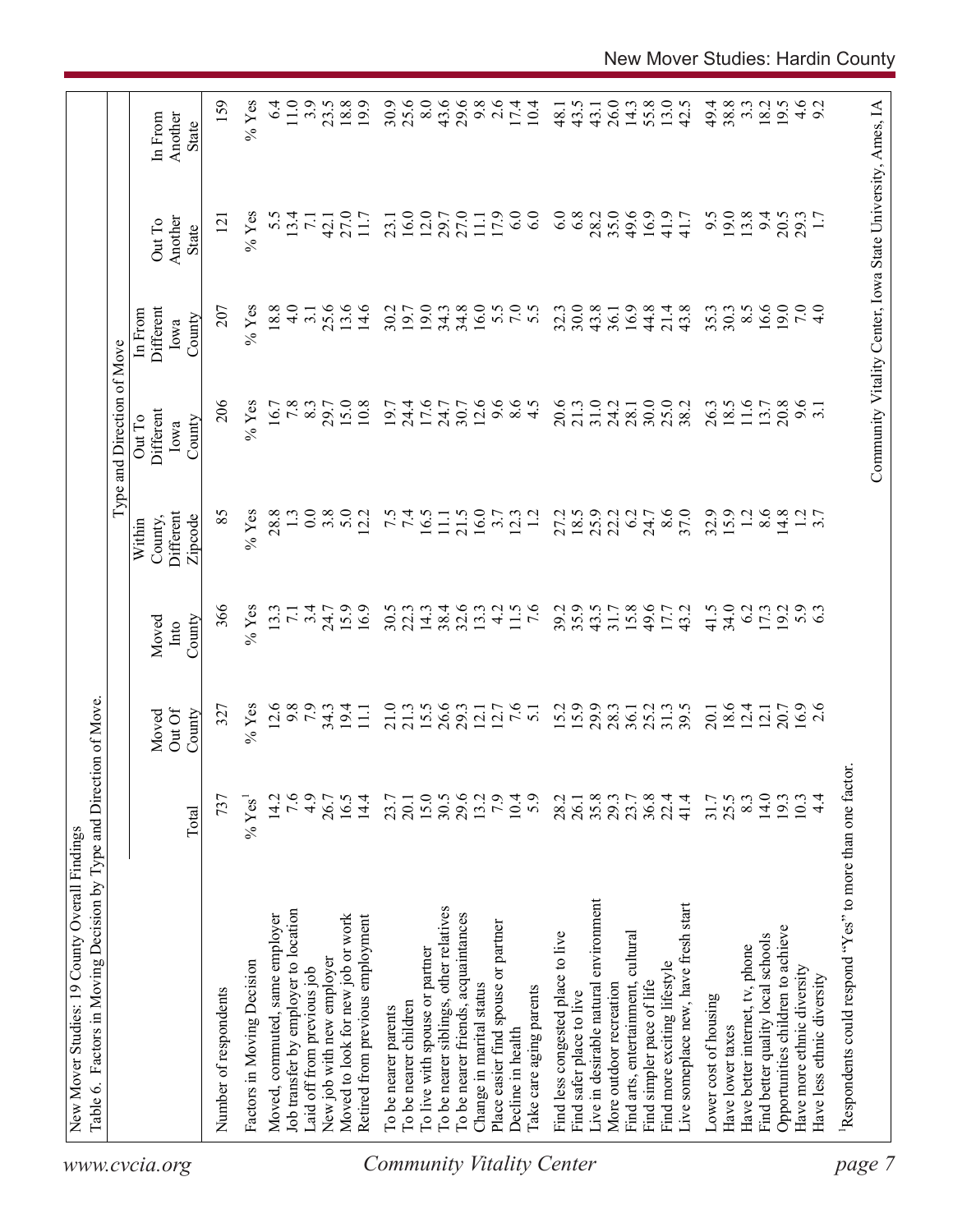| 8<br>page                        | Table 7. Lived in Area Previously, Sources of Information, Ease of Finding Housing, and Household Income by Type and Direction of Move |                       |                          |                         |                                           | Type and Direction of Move                                 |                                        |                            |                             |
|----------------------------------|----------------------------------------------------------------------------------------------------------------------------------------|-----------------------|--------------------------|-------------------------|-------------------------------------------|------------------------------------------------------------|----------------------------------------|----------------------------|-----------------------------|
|                                  |                                                                                                                                        | Total                 | OutOf<br>Moved<br>County | County<br>Moved<br>Into | Different<br>County,<br>Zipcode<br>Within | Different<br>Out To<br>County<br>Iowa                      | Different<br>In From<br>County<br>lowa | Another<br>Out To<br>State | Another<br>In From<br>State |
|                                  | Number of respondents                                                                                                                  | 737                   | 327                      | 366                     | 85                                        | 206                                                        | 207                                    | 121                        | 159                         |
|                                  | Previously had lived:                                                                                                                  | $%$ Yes               | $%$ Yes                  | $\%$ Yes                | $%$ Yes                                   | $%$ Yes                                                    | $%$ Yes                                | $%$ Yes                    | $\%$ Yes                    |
|                                  | In current state                                                                                                                       | 77.2                  | 73.9                     | 77.6                    | 97.5                                      | 95.5                                                       | 96.9                                   | 36.8                       | 53.5                        |
|                                  | In current county                                                                                                                      |                       | 28.3                     | 34.3                    | 100.0                                     | 33.9                                                       | 36.5                                   | 31.5                       | 33.9                        |
|                                  | In or near current city/town                                                                                                           | 38.6                  | 28.5                     | 32.3                    | 69.9                                      | 34.0                                                       | 35.6                                   | 18.7                       | 27.9                        |
|                                  | Used source of information for move                                                                                                    | $\%$ Yes <sup>1</sup> | $%$ Yes                  | $%$ Yes                 | $%$ Yes                                   | $%$ Yes                                                    | $%$ Yes                                | $%$ Yes                    | $\%$ Yes                    |
|                                  | Internet                                                                                                                               | 31.2                  | 35.2                     | 30.3                    | 14.1                                      | 26.7                                                       | 24.6                                   | 49.6                       | 37.7                        |
|                                  | TV, magazines, newspapers                                                                                                              | 22.3                  | 24.8                     | 20.5                    | 20.0                                      | 22.8                                                       | 22.7                                   | 28.1                       | 17.6                        |
|                                  | Current community resident                                                                                                             | 22.0                  | 21.4                     | 23.0                    | 18.8                                      | 19.4                                                       | 20.8                                   | 24.8                       | 25.8                        |
|                                  | Employer or co-workers                                                                                                                 | 23.6                  | 26.3                     | 23.5                    | 16.5                                      | 25.2                                                       | 24.2                                   | 28.1                       | 22.6                        |
|                                  | Friends and acquaintances                                                                                                              |                       | 39.4<br>37.0             | 35.0                    | 34.1                                      | 36.4                                                       | 38.6                                   | 44.6                       | 30.2                        |
|                                  | Family                                                                                                                                 | 41.2                  |                          | 44.0                    | 42.4                                      | 37.4                                                       | 41.5                                   | 36.4                       | 47.2                        |
| <b>Community Vitality Center</b> | Travel or vacation to new location<br>Attended school or college there                                                                 | 14.2<br>6.9           | $15.6$<br>7.0            | 15.8<br>63              | $\overline{c}$<br>$\overline{7}$          | 10.2<br>$7\ddot{3}$                                        | 12.6<br>3.9                            | 24.8<br>6.6                | 9.4<br>20.1                 |
|                                  | Ease of finding housing at new location                                                                                                | $\%$                  | $\%$                     | $\%$                    | $\%$                                      | $\%$                                                       | ℅                                      | ℅                          | $\%$                        |
|                                  | Very difficult (1)                                                                                                                     | 8.8                   | 5.9                      | 12.2                    | 9.4                                       | 7.8                                                        | 9.3                                    | 2.5                        | 16.0                        |
|                                  | Somewhat difficult (2)                                                                                                                 | 20.6                  | 24.2                     | 18.1                    | 18.8                                      | 23.0                                                       | 18.6                                   | 26.3                       | 17.3                        |
|                                  | $\widehat{\mathbb{C}}$<br>Neither difficult or easy                                                                                    | 16.5                  | 15.2                     | 15.3                    | 21.2                                      | 14.7                                                       | 17.2                                   | 16.1                       | 12.8                        |
|                                  | Somewhat easy (4)<br>Very easy $(5)$                                                                                                   | 22.4<br>31.6          | 22.7                     | 31.4<br>23.1            | 30.6<br>20.0                              | 30.9<br>23.5                                               | 23.5<br>31.4                           | 33.9<br>21.2               | 22.4<br>31.4                |
|                                  | 5<br>$\mathbf I$<br>Average rating finding housing (1                                                                                  | 3.47                  | 3.51                     | 3.43                    | 3.44                                      | 3.47                                                       | 3.49                                   | 3.58                       | 3.36                        |
|                                  | Household income for 2004                                                                                                              | $\%$                  | $\%$                     | $\%$                    | $\%$                                      | $\%$                                                       | $\%$                                   | $\%$                       | $\%$                        |
|                                  | Less than \$20,000 (1                                                                                                                  | 17.3                  | 16.0                     | 18.8                    | 19.0                                      | 18.0                                                       | 18.4                                   | 12.6                       | 19.4                        |
|                                  | $$20,000 - $34,999$ (2)                                                                                                                | 23.0                  | 21.6<br>18.2             | 23.3                    | 26.6                                      | 25.0                                                       | 24.3                                   | 16.0                       | 21.9                        |
|                                  | $$35,000 - $49,999$ (3)                                                                                                                | $\frac{18.5}{18.5}$   |                          | 17.7                    | 22.8                                      | 18.0                                                       | 20.4                                   | 18.5                       | 14.2                        |
|                                  | $$50,000 - $69,999(4)$                                                                                                                 |                       | 18.2                     | 19.1                    | 15.2                                      | 18.0                                                       | 21.4                                   | 18.5                       | 16.1                        |
|                                  | $$70,000 - $99,999(5)$                                                                                                                 |                       | 13.8                     | 11.9                    | 8.8                                       | 12.5                                                       | 12.6                                   | 16.0                       | $11.0\,$                    |
|                                  | $\widehat{\circ}$<br>$$100,000 - $149,999$                                                                                             | 7.7                   | 8.5                      | 72                      |                                           | 6.5                                                        | $\frac{1}{2}$                          | 11.8                       | 14.8                        |
|                                  | $$150,000$ or more $(7)$                                                                                                               | 2.9                   | $3.\overline{8}$         | $\ddot{1}$ .            | 3.8                                       | 2.0                                                        |                                        | 6.7                        | 2.6                         |
|                                  | Average income category $(1 - 7)$                                                                                                      | 3.20                  | 3.33                     | 3.11                    | 2.95                                      | 3.10                                                       | 2.96                                   | 3.71                       | 3.32                        |
| www.cvcia.org                    | Respondents could respond "Yes" to more than one factor.                                                                               |                       |                          |                         |                                           |                                                            |                                        |                            |                             |
|                                  |                                                                                                                                        |                       |                          |                         |                                           | Community Vitality Center, Iowa State University, Ames, IA |                                        |                            |                             |
|                                  |                                                                                                                                        |                       |                          |                         |                                           |                                                            |                                        |                            |                             |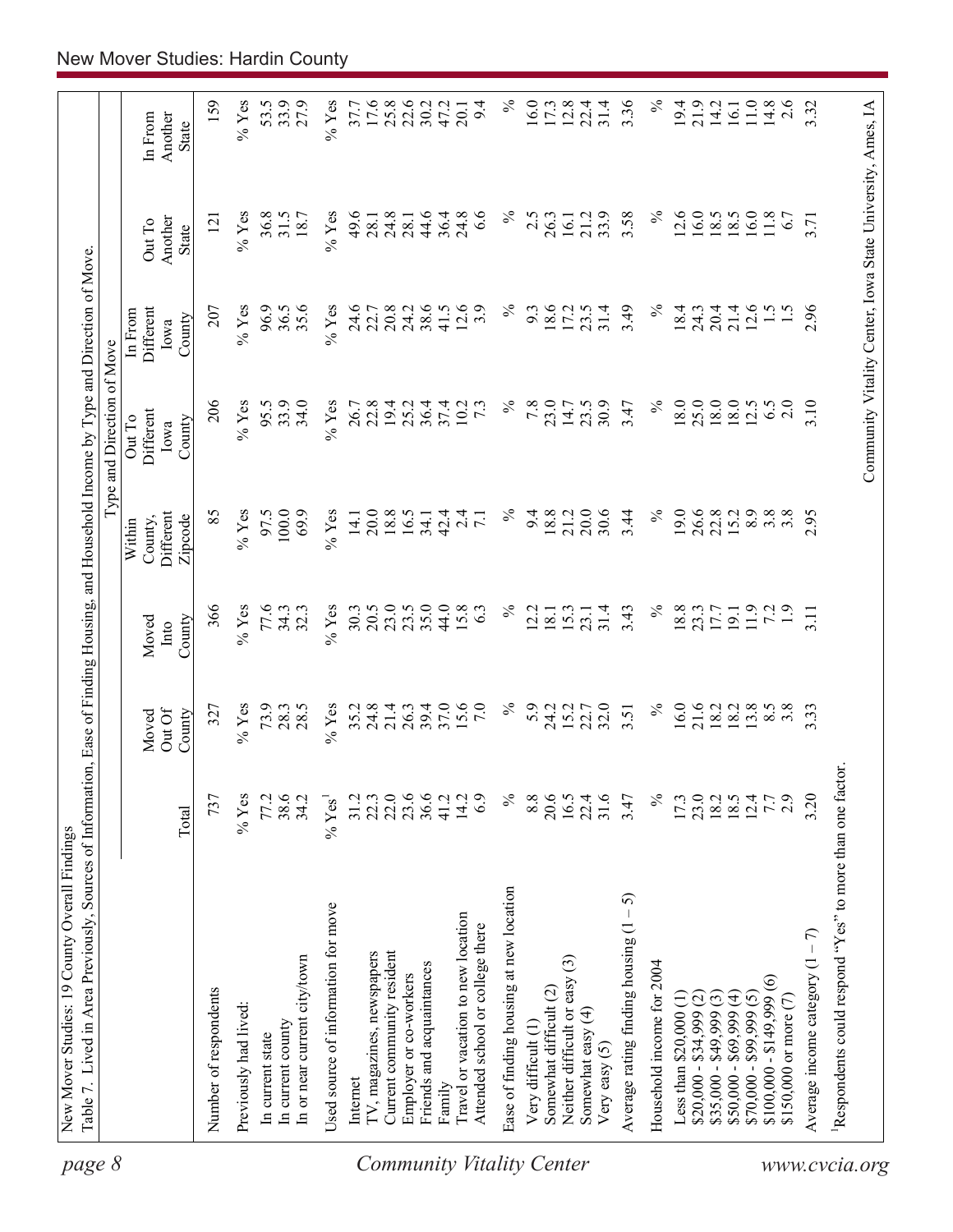| 159<br>3.66<br>$\%$<br>$\%$<br>$\%$<br>21.8<br>17.9<br>$\%$<br>9.0<br>3.74<br>$4\frac{4}{1}$<br>4.09<br>17.9<br>35.2<br>12.2<br>10.3<br>35.9<br>$\frac{4}{1}$<br>15.2<br>Community Vitality Center, Iowa State University, Ames, IA<br>35.3<br>10.7<br>15.7<br>5.7<br>32.7<br>32.7<br>29.7<br>46.2<br>$\overline{7.1}$<br>2.71<br>Another<br>In From<br>State<br>$\%$<br>$\%$<br>$\%$<br>6.8<br>8.5<br>28.0<br>$\%$<br>12.5<br>15.8<br>25.0<br>37.5<br>3.69<br>3.4<br>3.67<br>9.2<br>32.5<br>3.4<br>9.3<br>7.7<br>$4\degree$<br>4.17<br>$\overline{5.1}$<br>29.7<br>52.5<br>23.7<br>33.1<br>52.1<br>4.21<br>Another<br>$\overline{2}$<br>Out To<br>State<br>$\%$<br>$\%$<br>11.8<br>9.8<br>46.6<br>3.10<br>16.0<br>34.0<br>$\%$<br>6.9<br>7.4<br>6.9<br>2.9<br>4.9<br>6.8<br>35.4<br>50.0<br>207<br>11.8<br>$\%$<br>26.2<br>3.54<br>4.09<br>4.25<br>Different<br>11.7<br>51.7<br>27.1<br>20.1<br>12.1<br>In From<br>County<br>Iowa<br>206<br>$\%$<br>$\%$<br>$\%$<br>7.0<br>11.9<br>46.8<br>3.16<br>$\%$<br>3.38<br>9.8<br>73<br>24.9<br>48.8<br>3.94<br>2.0<br>4.9<br>26.9<br>7.5<br>17.6<br>27.3<br>26.3<br>9.3<br>8.3<br>38.2<br>46.6<br>4.23<br>12.7<br>16.1<br>Different<br>Out To<br>County<br>Iowa<br>$\%$<br>$\%$<br>5.9<br>57.6<br>$\%$<br>85<br>3.8<br>7.5<br>63.8<br>3.18<br>$\%$<br>3.5<br>4.28<br>Different<br>17.5<br>$\overline{7.5}$<br>9.4<br>11.8<br>15.3<br>3.67<br>4.7<br>28.2<br>1.2<br>9.4<br>29.4<br>29.4<br>52.9<br>4.24<br>34.1<br>$\overline{7}$ .<br>County,<br>Zipcode<br>Within<br>15.9<br>9.0<br>3.59<br>$\%$<br>$\%$<br>3.6<br>366<br>$\%$<br>$\%$<br>29.0<br>34.5<br>7.8<br>8.4<br>44.8<br>3.94<br>$10.4\,$<br>33.0<br>2.93<br>11.5<br>6.6<br>29.5<br>4.18<br>13.3<br>192<br>6.7<br>4.7<br>48.4<br>16.1<br>41.7<br>County<br>Moved<br>Into<br>6.9<br>15.0<br>16.9<br>26.5<br>$\%$<br>7.8<br>27.6<br>50.0<br>$\%$<br>$\%$<br>29.2<br>3.35<br>$\%$<br>14.8<br>30.5<br>3.50<br>8.7<br>48.8<br>10.7<br>38.2<br>11.4<br>$\frac{4.3}{8.7}$<br>4.22<br>327<br>4.03<br>3.1<br>35.1<br>Out Of<br>County<br>Moved<br>$\%$<br>29.0<br>$\%$<br>6.6<br>$\%$<br>4.20<br>737<br>℅<br>41.9<br>32.5<br>7.6<br>4.03<br>9.7<br>48.9<br>11.0<br>$11.8$<br>3.13<br>11.2<br>$14.7$<br>12.7<br>3.57<br>29.4<br>48.3<br>3.2<br>33.2<br>$\overline{5.1}$<br>12.1<br>23.1<br>$\overline{8.1}$<br>Total<br>Current location income compared with<br>Average satisfaction previous $(1 - 5)$<br>Average rating do move over $(1 - 5)$<br>5<br>Neither dissatisfied or satisfied (3)<br>Neither dissatisfied or satisfied (3)<br>Average satisfaction current $(1 - 5)$<br>Satisfaction with previous location<br>Satisfaction with current location<br>Significantly higher income (5)<br>Significantly lower income (1)<br>Average comparison income (1<br>Somewhat higher income (4)<br>Somewhat lower income (2)<br>Would do move over again<br>Somewhat dissatisfied (2)<br>Somewhat dissatisfied (2)<br>previous location income<br>About same income (3)<br>Somewhat satisfied (4)<br>Somewhat satisfied (4)<br>Number of respondents<br>Very dissatisfied (1<br>Very dissatisfied (1<br>Very satisfied (5)<br>Very satisfied (5)<br>Definitely yes (5)<br>Definitely not (1)<br>Probably yes (4)<br>Probably not (2)<br>Undecided (3)<br>www.cvcia.org | Table 8. Income Comparison Between Locations, | Satisfa |  | action with Previous and Current Locations, and Doing Move Over Again by Type and Direction of Move<br>Type and Direction of Move |  |  |
|-------------------------------------------------------------------------------------------------------------------------------------------------------------------------------------------------------------------------------------------------------------------------------------------------------------------------------------------------------------------------------------------------------------------------------------------------------------------------------------------------------------------------------------------------------------------------------------------------------------------------------------------------------------------------------------------------------------------------------------------------------------------------------------------------------------------------------------------------------------------------------------------------------------------------------------------------------------------------------------------------------------------------------------------------------------------------------------------------------------------------------------------------------------------------------------------------------------------------------------------------------------------------------------------------------------------------------------------------------------------------------------------------------------------------------------------------------------------------------------------------------------------------------------------------------------------------------------------------------------------------------------------------------------------------------------------------------------------------------------------------------------------------------------------------------------------------------------------------------------------------------------------------------------------------------------------------------------------------------------------------------------------------------------------------------------------------------------------------------------------------------------------------------------------------------------------------------------------------------------------------------------------------------------------------------------------------------------------------------------------------------------------------------------------------------------------------------------------------------------------------------------------------------------------------------------------------------------------------------------------------------------------------------------------------------------------------------------------------------------------------------------------------------------------------------------------------------------------------------------------------------------------------------------------------------------------------------------------------------------------------------------------------------------------------------------------------------------------------------------------------------------------------------------------------------------------------------------------------------------------------------------------|-----------------------------------------------|---------|--|-----------------------------------------------------------------------------------------------------------------------------------|--|--|
|                                                                                                                                                                                                                                                                                                                                                                                                                                                                                                                                                                                                                                                                                                                                                                                                                                                                                                                                                                                                                                                                                                                                                                                                                                                                                                                                                                                                                                                                                                                                                                                                                                                                                                                                                                                                                                                                                                                                                                                                                                                                                                                                                                                                                                                                                                                                                                                                                                                                                                                                                                                                                                                                                                                                                                                                                                                                                                                                                                                                                                                                                                                                                                                                                                                                   |                                               |         |  |                                                                                                                                   |  |  |
|                                                                                                                                                                                                                                                                                                                                                                                                                                                                                                                                                                                                                                                                                                                                                                                                                                                                                                                                                                                                                                                                                                                                                                                                                                                                                                                                                                                                                                                                                                                                                                                                                                                                                                                                                                                                                                                                                                                                                                                                                                                                                                                                                                                                                                                                                                                                                                                                                                                                                                                                                                                                                                                                                                                                                                                                                                                                                                                                                                                                                                                                                                                                                                                                                                                                   |                                               |         |  |                                                                                                                                   |  |  |
| page 9<br><b>Community Vitality Center</b>                                                                                                                                                                                                                                                                                                                                                                                                                                                                                                                                                                                                                                                                                                                                                                                                                                                                                                                                                                                                                                                                                                                                                                                                                                                                                                                                                                                                                                                                                                                                                                                                                                                                                                                                                                                                                                                                                                                                                                                                                                                                                                                                                                                                                                                                                                                                                                                                                                                                                                                                                                                                                                                                                                                                                                                                                                                                                                                                                                                                                                                                                                                                                                                                                        |                                               |         |  |                                                                                                                                   |  |  |
|                                                                                                                                                                                                                                                                                                                                                                                                                                                                                                                                                                                                                                                                                                                                                                                                                                                                                                                                                                                                                                                                                                                                                                                                                                                                                                                                                                                                                                                                                                                                                                                                                                                                                                                                                                                                                                                                                                                                                                                                                                                                                                                                                                                                                                                                                                                                                                                                                                                                                                                                                                                                                                                                                                                                                                                                                                                                                                                                                                                                                                                                                                                                                                                                                                                                   |                                               |         |  |                                                                                                                                   |  |  |
|                                                                                                                                                                                                                                                                                                                                                                                                                                                                                                                                                                                                                                                                                                                                                                                                                                                                                                                                                                                                                                                                                                                                                                                                                                                                                                                                                                                                                                                                                                                                                                                                                                                                                                                                                                                                                                                                                                                                                                                                                                                                                                                                                                                                                                                                                                                                                                                                                                                                                                                                                                                                                                                                                                                                                                                                                                                                                                                                                                                                                                                                                                                                                                                                                                                                   |                                               |         |  |                                                                                                                                   |  |  |
|                                                                                                                                                                                                                                                                                                                                                                                                                                                                                                                                                                                                                                                                                                                                                                                                                                                                                                                                                                                                                                                                                                                                                                                                                                                                                                                                                                                                                                                                                                                                                                                                                                                                                                                                                                                                                                                                                                                                                                                                                                                                                                                                                                                                                                                                                                                                                                                                                                                                                                                                                                                                                                                                                                                                                                                                                                                                                                                                                                                                                                                                                                                                                                                                                                                                   |                                               |         |  |                                                                                                                                   |  |  |
|                                                                                                                                                                                                                                                                                                                                                                                                                                                                                                                                                                                                                                                                                                                                                                                                                                                                                                                                                                                                                                                                                                                                                                                                                                                                                                                                                                                                                                                                                                                                                                                                                                                                                                                                                                                                                                                                                                                                                                                                                                                                                                                                                                                                                                                                                                                                                                                                                                                                                                                                                                                                                                                                                                                                                                                                                                                                                                                                                                                                                                                                                                                                                                                                                                                                   |                                               |         |  |                                                                                                                                   |  |  |
|                                                                                                                                                                                                                                                                                                                                                                                                                                                                                                                                                                                                                                                                                                                                                                                                                                                                                                                                                                                                                                                                                                                                                                                                                                                                                                                                                                                                                                                                                                                                                                                                                                                                                                                                                                                                                                                                                                                                                                                                                                                                                                                                                                                                                                                                                                                                                                                                                                                                                                                                                                                                                                                                                                                                                                                                                                                                                                                                                                                                                                                                                                                                                                                                                                                                   |                                               |         |  |                                                                                                                                   |  |  |
|                                                                                                                                                                                                                                                                                                                                                                                                                                                                                                                                                                                                                                                                                                                                                                                                                                                                                                                                                                                                                                                                                                                                                                                                                                                                                                                                                                                                                                                                                                                                                                                                                                                                                                                                                                                                                                                                                                                                                                                                                                                                                                                                                                                                                                                                                                                                                                                                                                                                                                                                                                                                                                                                                                                                                                                                                                                                                                                                                                                                                                                                                                                                                                                                                                                                   |                                               |         |  |                                                                                                                                   |  |  |
|                                                                                                                                                                                                                                                                                                                                                                                                                                                                                                                                                                                                                                                                                                                                                                                                                                                                                                                                                                                                                                                                                                                                                                                                                                                                                                                                                                                                                                                                                                                                                                                                                                                                                                                                                                                                                                                                                                                                                                                                                                                                                                                                                                                                                                                                                                                                                                                                                                                                                                                                                                                                                                                                                                                                                                                                                                                                                                                                                                                                                                                                                                                                                                                                                                                                   |                                               |         |  |                                                                                                                                   |  |  |
|                                                                                                                                                                                                                                                                                                                                                                                                                                                                                                                                                                                                                                                                                                                                                                                                                                                                                                                                                                                                                                                                                                                                                                                                                                                                                                                                                                                                                                                                                                                                                                                                                                                                                                                                                                                                                                                                                                                                                                                                                                                                                                                                                                                                                                                                                                                                                                                                                                                                                                                                                                                                                                                                                                                                                                                                                                                                                                                                                                                                                                                                                                                                                                                                                                                                   |                                               |         |  |                                                                                                                                   |  |  |
|                                                                                                                                                                                                                                                                                                                                                                                                                                                                                                                                                                                                                                                                                                                                                                                                                                                                                                                                                                                                                                                                                                                                                                                                                                                                                                                                                                                                                                                                                                                                                                                                                                                                                                                                                                                                                                                                                                                                                                                                                                                                                                                                                                                                                                                                                                                                                                                                                                                                                                                                                                                                                                                                                                                                                                                                                                                                                                                                                                                                                                                                                                                                                                                                                                                                   |                                               |         |  |                                                                                                                                   |  |  |
|                                                                                                                                                                                                                                                                                                                                                                                                                                                                                                                                                                                                                                                                                                                                                                                                                                                                                                                                                                                                                                                                                                                                                                                                                                                                                                                                                                                                                                                                                                                                                                                                                                                                                                                                                                                                                                                                                                                                                                                                                                                                                                                                                                                                                                                                                                                                                                                                                                                                                                                                                                                                                                                                                                                                                                                                                                                                                                                                                                                                                                                                                                                                                                                                                                                                   |                                               |         |  |                                                                                                                                   |  |  |
|                                                                                                                                                                                                                                                                                                                                                                                                                                                                                                                                                                                                                                                                                                                                                                                                                                                                                                                                                                                                                                                                                                                                                                                                                                                                                                                                                                                                                                                                                                                                                                                                                                                                                                                                                                                                                                                                                                                                                                                                                                                                                                                                                                                                                                                                                                                                                                                                                                                                                                                                                                                                                                                                                                                                                                                                                                                                                                                                                                                                                                                                                                                                                                                                                                                                   |                                               |         |  |                                                                                                                                   |  |  |
|                                                                                                                                                                                                                                                                                                                                                                                                                                                                                                                                                                                                                                                                                                                                                                                                                                                                                                                                                                                                                                                                                                                                                                                                                                                                                                                                                                                                                                                                                                                                                                                                                                                                                                                                                                                                                                                                                                                                                                                                                                                                                                                                                                                                                                                                                                                                                                                                                                                                                                                                                                                                                                                                                                                                                                                                                                                                                                                                                                                                                                                                                                                                                                                                                                                                   |                                               |         |  |                                                                                                                                   |  |  |
|                                                                                                                                                                                                                                                                                                                                                                                                                                                                                                                                                                                                                                                                                                                                                                                                                                                                                                                                                                                                                                                                                                                                                                                                                                                                                                                                                                                                                                                                                                                                                                                                                                                                                                                                                                                                                                                                                                                                                                                                                                                                                                                                                                                                                                                                                                                                                                                                                                                                                                                                                                                                                                                                                                                                                                                                                                                                                                                                                                                                                                                                                                                                                                                                                                                                   |                                               |         |  |                                                                                                                                   |  |  |
|                                                                                                                                                                                                                                                                                                                                                                                                                                                                                                                                                                                                                                                                                                                                                                                                                                                                                                                                                                                                                                                                                                                                                                                                                                                                                                                                                                                                                                                                                                                                                                                                                                                                                                                                                                                                                                                                                                                                                                                                                                                                                                                                                                                                                                                                                                                                                                                                                                                                                                                                                                                                                                                                                                                                                                                                                                                                                                                                                                                                                                                                                                                                                                                                                                                                   |                                               |         |  |                                                                                                                                   |  |  |
|                                                                                                                                                                                                                                                                                                                                                                                                                                                                                                                                                                                                                                                                                                                                                                                                                                                                                                                                                                                                                                                                                                                                                                                                                                                                                                                                                                                                                                                                                                                                                                                                                                                                                                                                                                                                                                                                                                                                                                                                                                                                                                                                                                                                                                                                                                                                                                                                                                                                                                                                                                                                                                                                                                                                                                                                                                                                                                                                                                                                                                                                                                                                                                                                                                                                   |                                               |         |  |                                                                                                                                   |  |  |
|                                                                                                                                                                                                                                                                                                                                                                                                                                                                                                                                                                                                                                                                                                                                                                                                                                                                                                                                                                                                                                                                                                                                                                                                                                                                                                                                                                                                                                                                                                                                                                                                                                                                                                                                                                                                                                                                                                                                                                                                                                                                                                                                                                                                                                                                                                                                                                                                                                                                                                                                                                                                                                                                                                                                                                                                                                                                                                                                                                                                                                                                                                                                                                                                                                                                   |                                               |         |  |                                                                                                                                   |  |  |
|                                                                                                                                                                                                                                                                                                                                                                                                                                                                                                                                                                                                                                                                                                                                                                                                                                                                                                                                                                                                                                                                                                                                                                                                                                                                                                                                                                                                                                                                                                                                                                                                                                                                                                                                                                                                                                                                                                                                                                                                                                                                                                                                                                                                                                                                                                                                                                                                                                                                                                                                                                                                                                                                                                                                                                                                                                                                                                                                                                                                                                                                                                                                                                                                                                                                   |                                               |         |  |                                                                                                                                   |  |  |
|                                                                                                                                                                                                                                                                                                                                                                                                                                                                                                                                                                                                                                                                                                                                                                                                                                                                                                                                                                                                                                                                                                                                                                                                                                                                                                                                                                                                                                                                                                                                                                                                                                                                                                                                                                                                                                                                                                                                                                                                                                                                                                                                                                                                                                                                                                                                                                                                                                                                                                                                                                                                                                                                                                                                                                                                                                                                                                                                                                                                                                                                                                                                                                                                                                                                   |                                               |         |  |                                                                                                                                   |  |  |
|                                                                                                                                                                                                                                                                                                                                                                                                                                                                                                                                                                                                                                                                                                                                                                                                                                                                                                                                                                                                                                                                                                                                                                                                                                                                                                                                                                                                                                                                                                                                                                                                                                                                                                                                                                                                                                                                                                                                                                                                                                                                                                                                                                                                                                                                                                                                                                                                                                                                                                                                                                                                                                                                                                                                                                                                                                                                                                                                                                                                                                                                                                                                                                                                                                                                   |                                               |         |  |                                                                                                                                   |  |  |
|                                                                                                                                                                                                                                                                                                                                                                                                                                                                                                                                                                                                                                                                                                                                                                                                                                                                                                                                                                                                                                                                                                                                                                                                                                                                                                                                                                                                                                                                                                                                                                                                                                                                                                                                                                                                                                                                                                                                                                                                                                                                                                                                                                                                                                                                                                                                                                                                                                                                                                                                                                                                                                                                                                                                                                                                                                                                                                                                                                                                                                                                                                                                                                                                                                                                   |                                               |         |  |                                                                                                                                   |  |  |
|                                                                                                                                                                                                                                                                                                                                                                                                                                                                                                                                                                                                                                                                                                                                                                                                                                                                                                                                                                                                                                                                                                                                                                                                                                                                                                                                                                                                                                                                                                                                                                                                                                                                                                                                                                                                                                                                                                                                                                                                                                                                                                                                                                                                                                                                                                                                                                                                                                                                                                                                                                                                                                                                                                                                                                                                                                                                                                                                                                                                                                                                                                                                                                                                                                                                   |                                               |         |  |                                                                                                                                   |  |  |
|                                                                                                                                                                                                                                                                                                                                                                                                                                                                                                                                                                                                                                                                                                                                                                                                                                                                                                                                                                                                                                                                                                                                                                                                                                                                                                                                                                                                                                                                                                                                                                                                                                                                                                                                                                                                                                                                                                                                                                                                                                                                                                                                                                                                                                                                                                                                                                                                                                                                                                                                                                                                                                                                                                                                                                                                                                                                                                                                                                                                                                                                                                                                                                                                                                                                   |                                               |         |  |                                                                                                                                   |  |  |
|                                                                                                                                                                                                                                                                                                                                                                                                                                                                                                                                                                                                                                                                                                                                                                                                                                                                                                                                                                                                                                                                                                                                                                                                                                                                                                                                                                                                                                                                                                                                                                                                                                                                                                                                                                                                                                                                                                                                                                                                                                                                                                                                                                                                                                                                                                                                                                                                                                                                                                                                                                                                                                                                                                                                                                                                                                                                                                                                                                                                                                                                                                                                                                                                                                                                   |                                               |         |  |                                                                                                                                   |  |  |
|                                                                                                                                                                                                                                                                                                                                                                                                                                                                                                                                                                                                                                                                                                                                                                                                                                                                                                                                                                                                                                                                                                                                                                                                                                                                                                                                                                                                                                                                                                                                                                                                                                                                                                                                                                                                                                                                                                                                                                                                                                                                                                                                                                                                                                                                                                                                                                                                                                                                                                                                                                                                                                                                                                                                                                                                                                                                                                                                                                                                                                                                                                                                                                                                                                                                   |                                               |         |  |                                                                                                                                   |  |  |
|                                                                                                                                                                                                                                                                                                                                                                                                                                                                                                                                                                                                                                                                                                                                                                                                                                                                                                                                                                                                                                                                                                                                                                                                                                                                                                                                                                                                                                                                                                                                                                                                                                                                                                                                                                                                                                                                                                                                                                                                                                                                                                                                                                                                                                                                                                                                                                                                                                                                                                                                                                                                                                                                                                                                                                                                                                                                                                                                                                                                                                                                                                                                                                                                                                                                   |                                               |         |  |                                                                                                                                   |  |  |
|                                                                                                                                                                                                                                                                                                                                                                                                                                                                                                                                                                                                                                                                                                                                                                                                                                                                                                                                                                                                                                                                                                                                                                                                                                                                                                                                                                                                                                                                                                                                                                                                                                                                                                                                                                                                                                                                                                                                                                                                                                                                                                                                                                                                                                                                                                                                                                                                                                                                                                                                                                                                                                                                                                                                                                                                                                                                                                                                                                                                                                                                                                                                                                                                                                                                   |                                               |         |  |                                                                                                                                   |  |  |
|                                                                                                                                                                                                                                                                                                                                                                                                                                                                                                                                                                                                                                                                                                                                                                                                                                                                                                                                                                                                                                                                                                                                                                                                                                                                                                                                                                                                                                                                                                                                                                                                                                                                                                                                                                                                                                                                                                                                                                                                                                                                                                                                                                                                                                                                                                                                                                                                                                                                                                                                                                                                                                                                                                                                                                                                                                                                                                                                                                                                                                                                                                                                                                                                                                                                   |                                               |         |  |                                                                                                                                   |  |  |
|                                                                                                                                                                                                                                                                                                                                                                                                                                                                                                                                                                                                                                                                                                                                                                                                                                                                                                                                                                                                                                                                                                                                                                                                                                                                                                                                                                                                                                                                                                                                                                                                                                                                                                                                                                                                                                                                                                                                                                                                                                                                                                                                                                                                                                                                                                                                                                                                                                                                                                                                                                                                                                                                                                                                                                                                                                                                                                                                                                                                                                                                                                                                                                                                                                                                   |                                               |         |  |                                                                                                                                   |  |  |